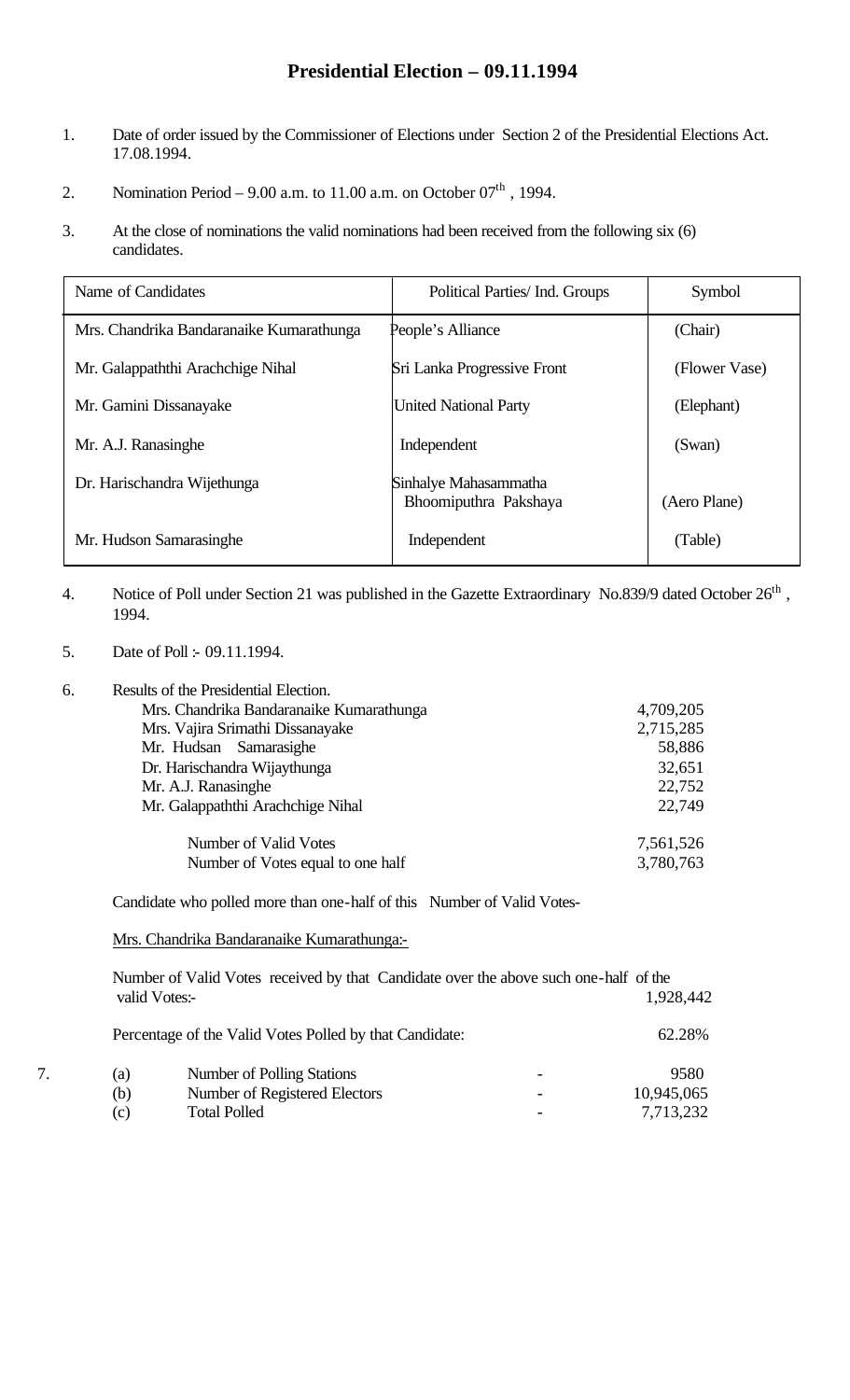# **PRESIDENTIAL ELECTION - 09.11.1994 ALL ISLAND RESULTS - BY ELECTORAL DISTRICTS**

| No             | <b>Electoral District</b> | PA                | <b>SLPF</b>    | <b>UNP</b>        | IND1           | <b>SMBP</b>    | IND <sub>2</sub> | <b>Valid Votes</b> | Rejected        | <b>Tot.Polled</b> | <b>Reg.Votes</b> |
|----------------|---------------------------|-------------------|----------------|-------------------|----------------|----------------|------------------|--------------------|-----------------|-------------------|------------------|
| $\mathbf{1}$   | <b>COLOMBO</b>            | 557,708<br>64.82% | 1,819<br>0.21% | 288,741<br>33.56% | 3,533<br>0.41% | 6,059<br>0.70% | 2,526<br>0.29%   | 860,386<br>98.17%  | 16,060<br>1.83% | 876,446<br>70.91% | 1,235,959        |
| $\overline{2}$ | <b>GAMPAHA</b>            | 550,654<br>64.74% | 1,832<br>0.22% | 288,608<br>33.93% | 2,711<br>0.32% | 3,694<br>0.43% | 3,019<br>0.35%   | 850,518<br>98.48%  | 13,137<br>1.52% | 863,655<br>75.71% | 1,140,808        |
| 3              | <b>KALUTARA</b>           | 295,686<br>61.47% | 1,388<br>0.29% | 178,466<br>37.10% | 1,398<br>0.29% | 1,868<br>0.39% | 2,213<br>0.46%   | 481,019<br>98.50%  | 7,309<br>1.50%  | 488,328<br>75.57% | 646,199          |
| 4              | MAHANUWARA                | 320,110<br>56.64% | 1,370<br>0.24% | 235,519<br>41.68% | 1,752<br>0.31% | 2,618<br>0.46% | 3,748<br>0.66%   | 565,117<br>97.55%  | 14,179<br>2.45% | 579,296<br>79.77% | 726,192          |
| 5              | <b>MATALE</b>             | 121,449<br>60.98% | 680<br>0.34%   | 73,324<br>36.82%  | 608<br>0.31%   | 992<br>0.50%   | 2,111<br>1.06%   | 199,164<br>97.40%  | 5,317<br>2.60%  | 204,481<br>78.87% | 259,271          |
| 6              | NUWARA-ELIYA              | 168,929<br>57.14% | 1,044<br>0.35% | 116,928<br>39.55% | 1,083<br>0.37% | 1,332<br>0.45% | 6,314<br>2.14%   | 295,630<br>96.15%  | 11,840<br>3.85% | 307,470<br>79.52% | 386,668          |
| $\overline{7}$ | <b>GALLE</b>              | 285,398<br>61.40% | 1,487<br>0.32% | 173,282<br>37.28% | 1,179<br>0.25% | 1,584<br>0.34% | 1,885<br>0.41%   | 464,815<br>98.49%  | 7,112<br>1.51%  | 471,927<br>74.62% | 632,422          |
| 8              | <b>MATARA</b>             | 227,865<br>64.69% | 1,397<br>0.40% | 118,224<br>33.56% | 1,134<br>0.32% | 1,564<br>0.44% | 2,055<br>0.58%   | 352,239<br>98.40%  | 5,731<br>1.60%  | 357,970<br>71.10% | 503,470          |
| 9              | <b>HAMBANTOTA</b>         | 132,873<br>61.52% | 1,685<br>0.78% | 77,735<br>35.99%  | 750<br>0.35%   | 1,538<br>0.71% | 1,414<br>0.65%   | 215,995<br>98.18%  | 4,013<br>1.82%  | 220,008<br>67.30% | 326,913          |
| 10             | <b>JAFFNA</b>             | 16,934<br>96.35%  | 25<br>0.14%    | 223<br>1.27%      | 16<br>0.09%    | 36<br>0.20%    | 341<br>1.94%     | 17,575<br>99.20%   | 141<br>0.80%    | 17,716<br>2.97%   | 596,366          |
| 11             | <b>VANNI</b>              | 33,585<br>85.30%  | 118<br>0.30%   | 4,493<br>11.41%   | 77<br>0.20%    | 96<br>0.24%    | 1,003<br>2.55%   | 39,372<br>98.30%   | 681<br>1.70%    | 40,053<br>22.41%  | 178,697          |
| 12             | <b>BATTICALOA</b>         | 144,725<br>87.30% | 484<br>0.29%   | 14,812<br>8.93%   | 381<br>0.23%   | 349<br>0.21%   | 5,028<br>3.03%   | 165,779<br>98.42%  | 2,664<br>1.58%  | 168,443<br>64.32% | 261,898          |
| 13             | <b>DIGAMADULLA</b>        | 168,289<br>72.36% | 574<br>0.25%   | 59,074<br>25.40%  | 496<br>0.21%   | 471<br>0.20%   | 3,677<br>1.58%   | 232,581<br>98.47%  | 3,621<br>1.53%  | 236,202<br>75.70% | 312,006          |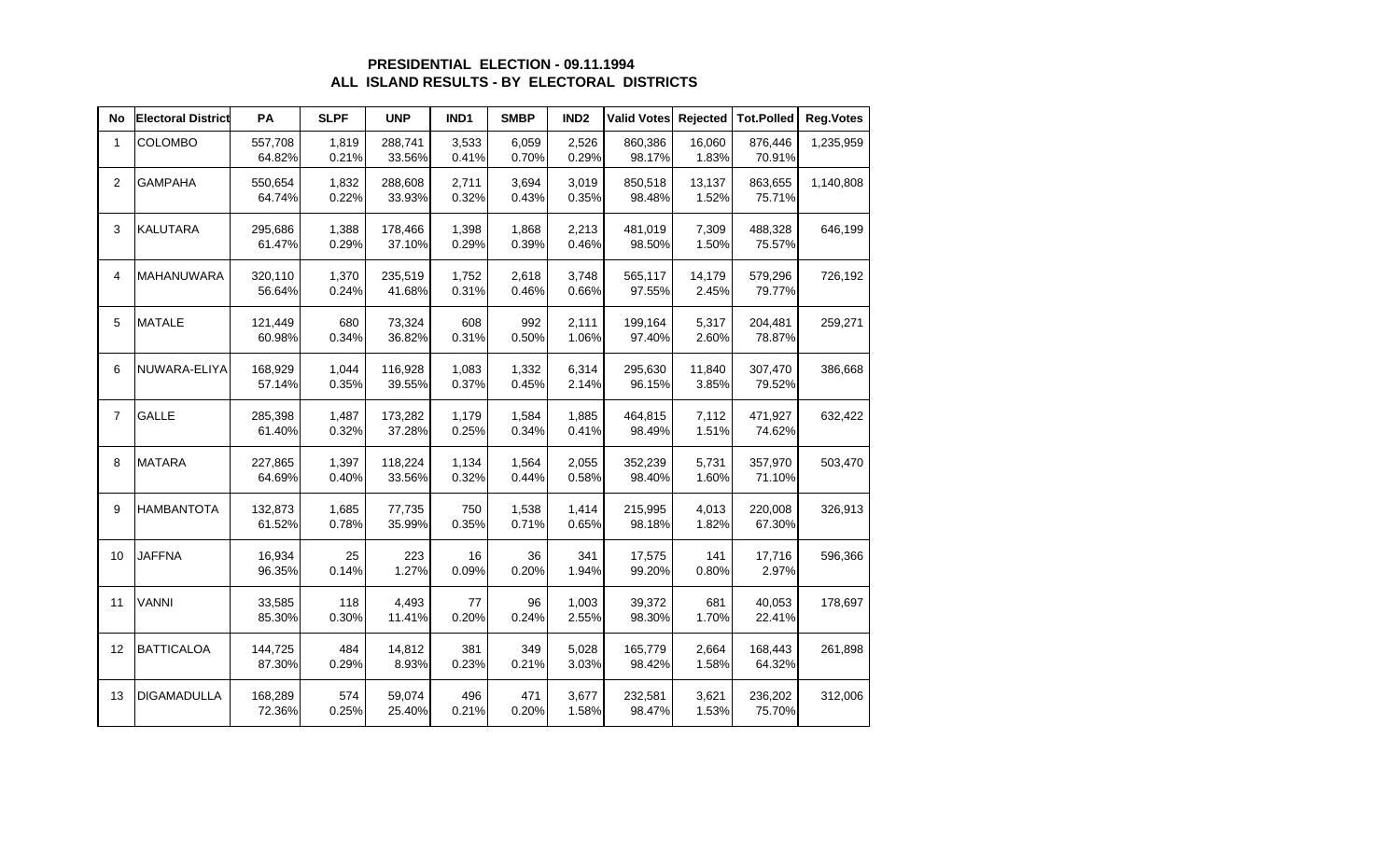| No | <b>Electoral District</b> | <b>PA</b>           | <b>SLPF</b>     | <b>UNP</b>          | IND <sub>1</sub> | <b>SMBP</b>     | IND <sub>2</sub> | <b>Valid Votes</b>  | Rejected         | <b>Tot.Polled</b>   | <b>Reg.Votes</b> |
|----|---------------------------|---------------------|-----------------|---------------------|------------------|-----------------|------------------|---------------------|------------------|---------------------|------------------|
| 14 | <b>TRINCOMALEE</b>        | 77,943<br>71.62%    | 324<br>0.30%    | 28,006<br>25.74%    | 195<br>0.18%     | 279<br>0.26%    | 2,074<br>1.91%   | 108,821<br>98.44%   | 1,726<br>1.56%   | 110,547<br>60.05%   | 184,090          |
| 15 | <b>KURUNEGALA</b>         | 403,838<br>59.36%   | 1,842<br>0.27%  | 266.740<br>39.21%   | 1.714<br>0.25%   | 2,211<br>0.32%  | 3.999<br>0.59%   | 680.344<br>98.48%   | 10.511<br>1.52%  | 690.855<br>78.81%   | 876,591          |
| 16 | <b>PUTTALAM</b>           | 165,795<br>62.65%   | 625<br>0.24%    | 95,211<br>35.98%    | 591<br>0.22%     | 617<br>0.23%    | 1,796<br>0.68%   | 264,635<br>98.26%   | 4.689<br>1.74%   | 269,324<br>70.84%   | 380,192          |
| 17 | <b>ANURADHAPUR</b>        | 200.146<br>63.99%   | 1.083<br>0.35%  | 107.342<br>34.32%   | 678<br>0.22%     | 1.014<br>0.32%  | 2,534<br>0.81%   | 312,797<br>98.05%   | 6.205<br>1.95%   | 119,002<br>78.39%   | 406.926          |
| 18 | POLONNARUWA               | 88,907<br>59.08%    | 469<br>0.31%    | 59,287<br>39.40%    | 258<br>0.17%     | 428<br>0.28%    | 1,126<br>0.75%   | 150,475<br>97.43%   | 3,966<br>2.57%   | 154,441<br>77.15%   | 200,192          |
| 19 | <b>BADULLA</b>            | 182,810<br>55.27%   | 1,372<br>0.41%  | 139,611<br>42.21%   | 1,387<br>0.42%   | 1,745<br>0.53%  | 3.847<br>1.16%   | 330,772<br>95.91%   | 14,093<br>4.09%  | 344,865<br>79.23%   | 435,260          |
| 20 | <b>MONERAGALA</b>         | 96,620<br>63.20%    | 824<br>0.54%    | 52,026<br>34.03%    | 556<br>0.36%     | 877<br>0.57%    | 1,966<br>1.29%   | 152,869<br>97.46%   | 3,977<br>2.54%   | 156,846<br>78.66%   | 199,391          |
| 21 | <b>RATNAPURA</b>          | 257,265<br>58.07%   | 1,279<br>0.29%  | 177.924<br>40.16%   | 1,235<br>0.28%   | 1.877<br>0.42%  | 3,451<br>0.78%   | 443.031<br>98.34%   | 7.595<br>1.69%   | 450.526<br>81.23%   | 554,607          |
| 22 | <b>KEGALLE</b>            | 211,676<br>56.06%   | 1,028<br>0.27%  | 159,707<br>42.30%   | 1,020<br>0.27%   | 1,402<br>0.37%  | 2,759<br>0.73%   | 377,592<br>98.14%   | 7,139<br>1.86%   | 384,731<br>76.80%   | 500,947          |
|    | <b>TOTAL</b>              | 4,709,205<br>62.28% | 22,749<br>0.30% | 2,715,283<br>35.91% | 22.752<br>0.30%  | 32.651<br>0.43% | 58,886<br>0.78%  | 7,561,526<br>98.03% | 151,706<br>1.97% | 7,713,232<br>70.47% | 10,945,065       |

Sri lanka Progressive Front **Mr.Galappaththi Arachchige** 

**U.N.P -** United National Party Mr. Vajira Srimathi Dissanayake

**IND1 -** Independent Group 1 MD1 - Independent Group 1<br>
S.M.B.P - Sinhalaye Mahasammatha Bhoomiputhra Pakshaya Dr. Harischandra Wijetunga Sinhalaye Mahasammatha Bhoomiputhra Pakshaya

**IND2 -** Independent Group 2 Mr. Hudson Samarasinghe

**P.A -** People's Alliance Post Chandrika Bandaranaike Kumarathunga<br> **S.L.P.F -** Sri lanka Progressive Front Mr. Galappaththi Arachchige

- 
-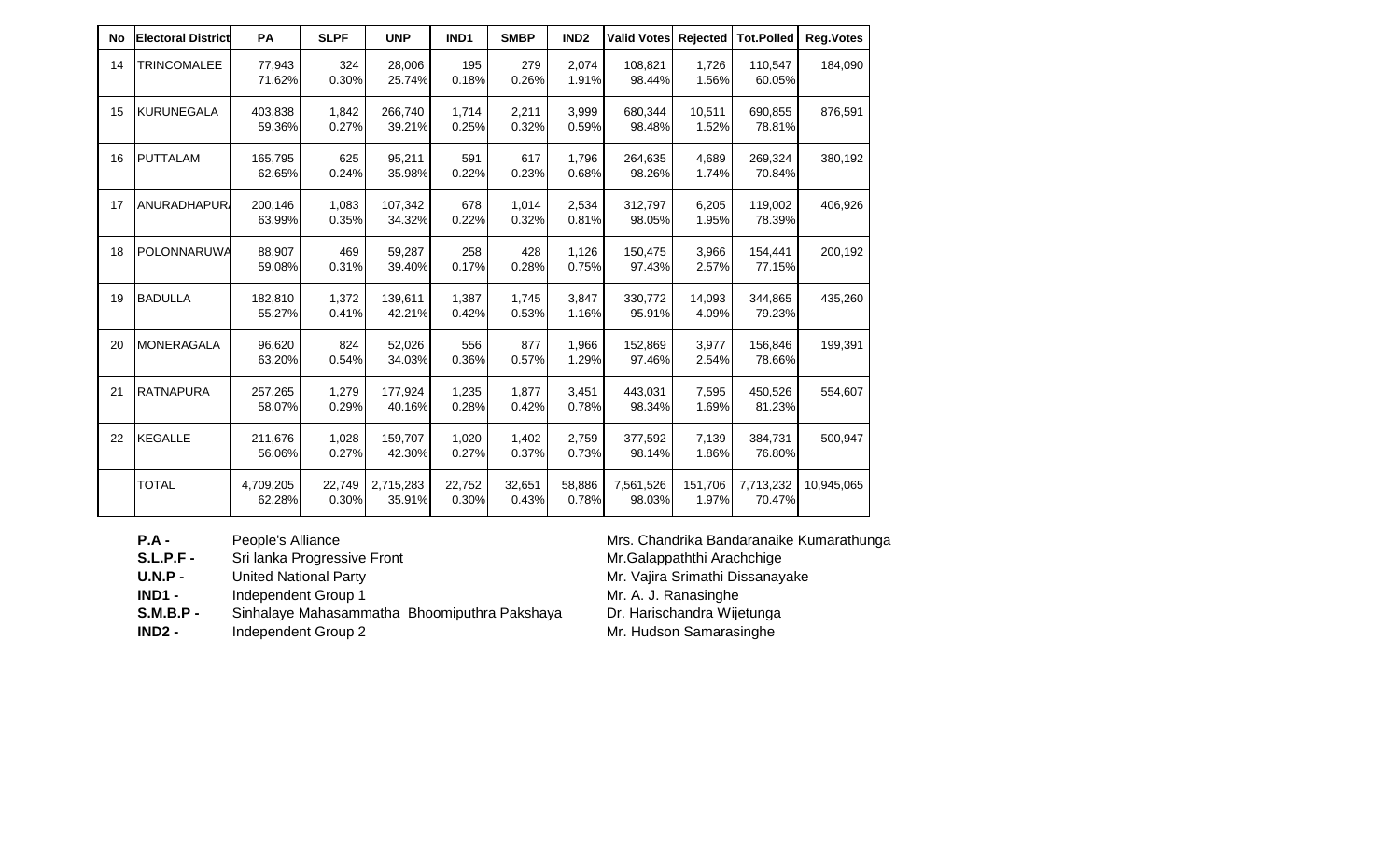|                 | B                                                                 | C                                                                                                          | D                                                                              | Е                                                                              |                                                                 | G                                                                    |                                                                                  |                                                                                           |                                                                                       | A                                                                                        |                                                                                          | М                                                                                 | N                                                                                        | $\mathbf{O}$                                                    |                                                                                                             |                                                                             |
|-----------------|-------------------------------------------------------------------|------------------------------------------------------------------------------------------------------------|--------------------------------------------------------------------------------|--------------------------------------------------------------------------------|-----------------------------------------------------------------|----------------------------------------------------------------------|----------------------------------------------------------------------------------|-------------------------------------------------------------------------------------------|---------------------------------------------------------------------------------------|------------------------------------------------------------------------------------------|------------------------------------------------------------------------------------------|-----------------------------------------------------------------------------------|------------------------------------------------------------------------------------------|-----------------------------------------------------------------|-------------------------------------------------------------------------------------------------------------|-----------------------------------------------------------------------------|
| Colombo - North |                                                                   | <b>Borella</b>                                                                                             | Colombo - East                                                                 | Colombo - west                                                                 | Dehiwala                                                        | Ratmalana                                                            | Kolonnawa                                                                        | Kotte                                                                                     | Kaduwela                                                                              | Avissawella                                                                              | Homagama                                                                                 | Maharagama                                                                        | Kesbewa                                                                                  | Moratuwa                                                        | <b>Postal Votes</b>                                                                                         | Total                                                                       |
| 26,250          | 56,219                                                            | 20,837                                                                                                     | 23,867                                                                         | 14,329                                                                         | 23,977                                                          | 28.666                                                               | 40,296                                                                           | 31.646                                                                                    | 51,876                                                                                | 31,132                                                                                   | 45,072                                                                                   | 47,818                                                                            | 54,327                                                                                   | 45.403                                                          | 15,993                                                                                                      | 557,708                                                                     |
|                 |                                                                   |                                                                                                            |                                                                                |                                                                                |                                                                 |                                                                      |                                                                                  |                                                                                           |                                                                                       |                                                                                          |                                                                                          |                                                                                   |                                                                                          |                                                                 |                                                                                                             | 64.8%                                                                       |
|                 |                                                                   |                                                                                                            |                                                                                |                                                                                |                                                                 |                                                                      |                                                                                  |                                                                                           |                                                                                       |                                                                                          |                                                                                          |                                                                                   |                                                                                          |                                                                 |                                                                                                             | 1,819                                                                       |
|                 |                                                                   |                                                                                                            |                                                                                |                                                                                |                                                                 |                                                                      |                                                                                  |                                                                                           |                                                                                       |                                                                                          |                                                                                          |                                                                                   |                                                                                          |                                                                 |                                                                                                             | 0.2%                                                                        |
|                 |                                                                   |                                                                                                            |                                                                                |                                                                                |                                                                 |                                                                      |                                                                                  |                                                                                           |                                                                                       |                                                                                          |                                                                                          |                                                                                   |                                                                                          |                                                                 |                                                                                                             | 288,741                                                                     |
|                 |                                                                   |                                                                                                            |                                                                                |                                                                                |                                                                 |                                                                      |                                                                                  |                                                                                           |                                                                                       |                                                                                          |                                                                                          |                                                                                   |                                                                                          |                                                                 |                                                                                                             | 33.6%                                                                       |
| 103             |                                                                   | 124                                                                                                        |                                                                                | 180                                                                            |                                                                 | 151                                                                  |                                                                                  |                                                                                           |                                                                                       |                                                                                          |                                                                                          |                                                                                   |                                                                                          |                                                                 |                                                                                                             | 3,533                                                                       |
|                 |                                                                   | 0.4%                                                                                                       |                                                                                |                                                                                |                                                                 |                                                                      |                                                                                  |                                                                                           |                                                                                       |                                                                                          |                                                                                          |                                                                                   |                                                                                          |                                                                 |                                                                                                             | 0.4%                                                                        |
| 118             | 245                                                               |                                                                                                            |                                                                                | 179                                                                            |                                                                 |                                                                      |                                                                                  |                                                                                           |                                                                                       |                                                                                          | 444                                                                                      |                                                                                   | 464                                                                                      |                                                                 | 246                                                                                                         | 6,059                                                                       |
| 0.3%            | 0.3%                                                              |                                                                                                            | 1.0%                                                                           | 0.8%                                                                           | 0.9%                                                            |                                                                      | 0.5%                                                                             | 1.1%                                                                                      | 0.8%                                                                                  | 1.4%                                                                                     | 0.6%                                                                                     | 0.9%                                                                              | 0.6%                                                                                     | 0.4%                                                            | 1.1%                                                                                                        | 0.7%                                                                        |
| 138             | 271                                                               | 96                                                                                                         | 115                                                                            | 68                                                                             | 111                                                             | 83                                                                   | 202                                                                              | 118                                                                                       | 241                                                                                   | 290                                                                                      | 279                                                                                      | 158                                                                               | 210                                                                                      | 127                                                             |                                                                                                             | 2,526                                                                       |
|                 |                                                                   |                                                                                                            |                                                                                |                                                                                |                                                                 |                                                                      |                                                                                  |                                                                                           |                                                                                       |                                                                                          |                                                                                          |                                                                                   | 0.3%                                                                                     |                                                                 |                                                                                                             | 0.3%                                                                        |
| 42,608          | 90,999                                                            | 34.512                                                                                                     | 37,415                                                                         | 23,332                                                                         | 37,470                                                          | 41,519                                                               | 62,498                                                                           | 48,945                                                                                    | 76,917                                                                                | 55,728                                                                                   | 68,619                                                                                   | 68,521                                                                            |                                                                                          | 70,655                                                          | 23070                                                                                                       | 860,386                                                                     |
| 97.8%           | 97.8%                                                             | 98.2%                                                                                                      | 97.8%                                                                          | 98.1%                                                                          | 98.4%                                                           | 97.9%                                                                | 98.2%                                                                            | 98.5%                                                                                     | 98.2%                                                                                 | 97.7%                                                                                    | 98.4%                                                                                    | 98.1%                                                                             | 98.5%                                                                                    | 98.6%                                                           | 98.1%                                                                                                       | 98.2%                                                                       |
|                 |                                                                   |                                                                                                            | 843                                                                            | 460                                                                            | 614                                                             |                                                                      |                                                                                  |                                                                                           |                                                                                       |                                                                                          |                                                                                          |                                                                                   |                                                                                          |                                                                 |                                                                                                             | 16,060                                                                      |
| 2.2%            | 2.2%                                                              | 1.8%                                                                                                       | 2.2%                                                                           | 1.9%                                                                           | 1.6%                                                            | 2.1%                                                                 | 1.8%                                                                             | 1.5%                                                                                      | 1.8%                                                                                  | 2.3%                                                                                     | 1.6%                                                                                     | 1.9%                                                                              | 1.5%                                                                                     | 1.4%                                                            | 1.9%                                                                                                        | 1.8%                                                                        |
|                 |                                                                   |                                                                                                            |                                                                                |                                                                                | 38,084                                                          |                                                                      |                                                                                  |                                                                                           |                                                                                       |                                                                                          |                                                                                          |                                                                                   | 78,737                                                                                   |                                                                 |                                                                                                             | 876,446                                                                     |
| 68.69           | 66.9%                                                             | 67.5%                                                                                                      | 67.1%                                                                          | 64.5%                                                                          | 68.9%                                                           | 71.0%                                                                | 70.6%                                                                            | 69.8%                                                                                     | 69.2%                                                                                 | 70.2%                                                                                    | 65.4%                                                                                    | 68.9%                                                                             | 71.0%                                                                                    | 73.2%                                                           | 95.8%                                                                                                       | 70.9%                                                                       |
| 63,528          | 139,012                                                           | 52,007                                                                                                     | 57,049                                                                         | 36,915                                                                         | 55,301                                                          | 59,749                                                               | 90,167                                                                           | 71,21                                                                                     | 113,173                                                                               | 81,213                                                                                   | 106,536                                                                                  | 101,31                                                                            |                                                                                          | 97,831                                                          | 24557                                                                                                       | 1,235,959                                                                   |
|                 | 61.6%<br>0.2%<br>15,924<br>37.4%<br>0.2%<br>0.3%<br>947<br>43,555 | <b>Colombo Cental</b><br>61.8%<br>149<br>0.2%<br>33,824<br>37.2%<br>291<br>0.3%<br>0.3%<br>2,020<br>93,019 | 60.4%<br>57<br>0.2%<br>13,162<br>38.1%<br>236<br>0.7%<br>0.3%<br>617<br>35,129 | 63.8%<br>72<br>0.2%<br>12,806<br>34.2%<br>182<br>0.5%<br>373<br>0.3%<br>38,258 | 61.4%<br>19<br>0.1%<br>8,557<br>36.7%<br>0.8%<br>0.3%<br>23,792 | 64.0%<br>78<br>0.2%<br>12,783<br>34.1%<br>195<br>0.5%<br>326<br>0.3% | 69.0%<br>0.2%<br>12,275<br>29.6%<br>0.4%<br>273<br>0.7%<br>0.2%<br>887<br>42,406 | 64.5%<br>156<br>0.2%<br>21,313<br>34.10%<br>201<br>0.3%<br>330<br>0.3%<br>1.120<br>63,618 | 64.7%<br>97<br>0.2%<br>16,331<br>33.4%<br>232<br>0.5%<br>521<br>0.2%<br>762<br>49,707 | 67.4%<br>205<br>0.3%<br>23,475<br>30.5%<br>521<br>0.7%<br>599<br>0.3%<br>1,445<br>78,362 | 55.9%<br>163<br>0.3%<br>23,126<br>41.5%<br>230<br>0.4%<br>787<br>0.5%<br>1,313<br>57,041 | 65.7%<br>171<br>0.2%<br>22,369<br>32.6%<br>284<br>0.4%<br>0.4%<br>1,102<br>69,721 | 69.8%<br>153<br>0.2%<br>19,514<br>28.5%<br>240<br>0.4%<br>638<br>0.2%<br>1,328<br>69,849 | 70.0%<br>179<br>0.2%<br>22,130<br>28.5%<br>268<br>0.3%<br>1,159 | 64.3%<br>118<br>0.2%<br>24,493<br>34.7%<br>234<br>0.3%<br>280<br>0.2%<br>77,578<br>988<br>71,643<br>110,948 | 69.3%<br>56<br>0.2%<br>6.659<br>28.9%<br>97<br>0.4%<br>0.1%<br>455<br>23525 |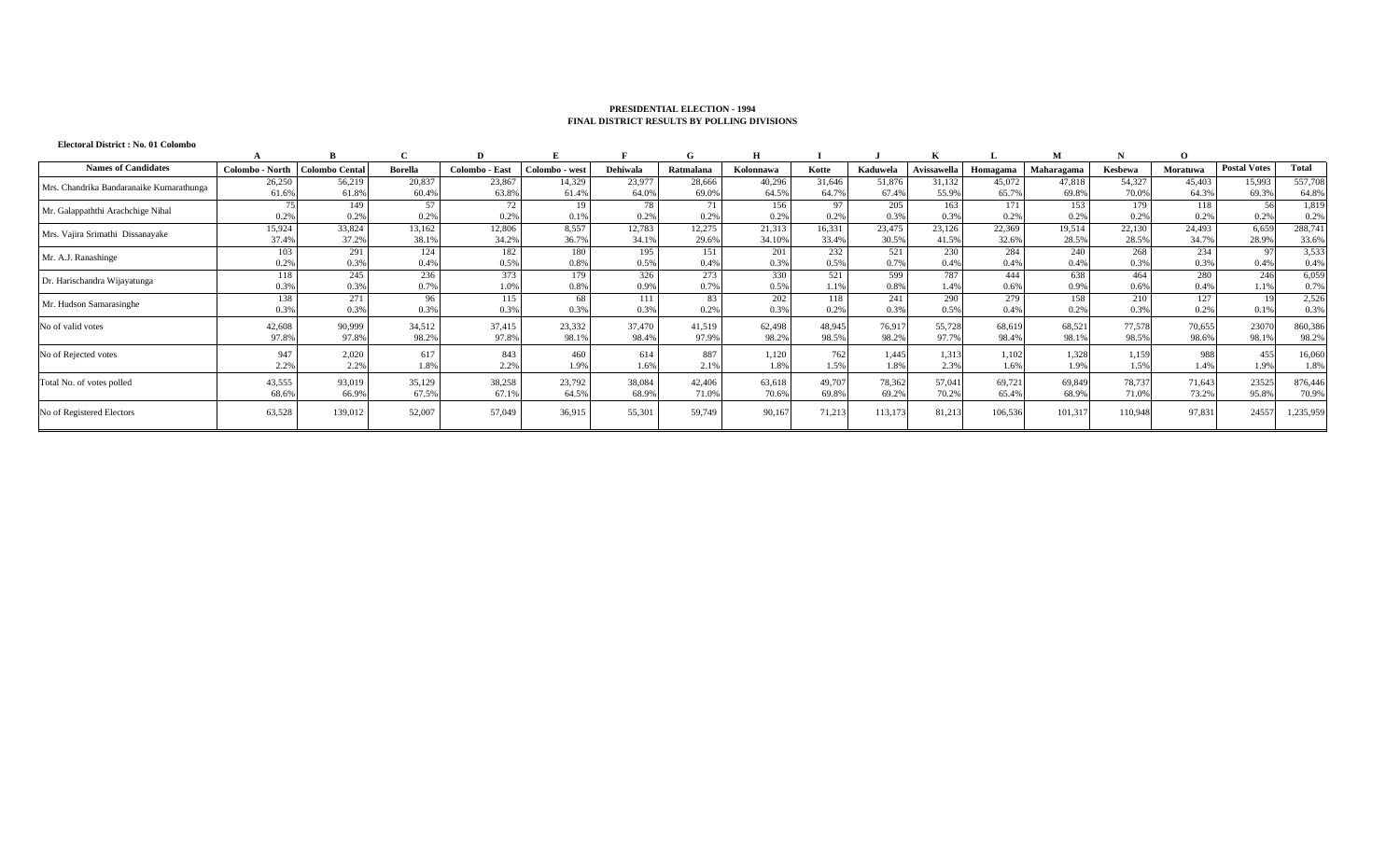# **Electoral District : No. 02 Gampaha**

|                                          |         |         |        | D            |          |             |             | н       |          |        |        |          | М        |                     |              |
|------------------------------------------|---------|---------|--------|--------------|----------|-------------|-------------|---------|----------|--------|--------|----------|----------|---------------------|--------------|
| <b>Names of Candidates</b>               | Wattala | Negombo | Katana | Divulapitiva | Mirigama | Minuwangoda | Attanagalla | Gampaha | Ja - Ela | Mahara | Dompe  | Biyagama | Kelaniva | <b>Postal Votes</b> | <b>Total</b> |
| Mrs. Chandrika Bandaranaike Kumarathunga | 37,373  | 31,648  | 42.916 | 35.220       | 40.288   | 42,04       | 51,923      | 51.19   | 44.166   | 46,494 | 39,151 | 36,459   | 35,601   | 16,177              | 550,654      |
|                                          | 60.6%   | 58.2%   | 62.8%  | 59.1%        | 63.1%    | 63.9%       | 73.6%       | 70.8%   | 63.8%    | 67.0%  | 65.4%  | 63.9%    | 64.5%    | 69.3%               | 64.7%        |
| Mr. Galappaththi Arachchige Nihal        |         | 80      | 128    | 115          | 222      | 121         | 175         | 147     | 150      | 188    | 116    | 127      | 107      | 57                  | 1,832        |
|                                          | 0.2%    | 0.1%    | 0.2%   | 0.2%         | 0.3%     | 0.29        | 0.2%        | 0.2%    | 0.29     | 0.3%   | 0.2%   | 0.2%     | 0.2%     | 0.2%                | 0.2%         |
| Mrs. Vajira Srimathi Dissanayake         | 23,67   | 22,131  | 24,637 | 23,749       | 22,585   | 22,839      | 17,437      | 20,094  | 24,260   | 21,935 | 19,920 | 19,678   | 18,825   | 6,847               | 288,608      |
|                                          | 38.4%   | 40.7%   | 36.1%  | 39.8%        | 35.4%    | 34.7%       | 24.7%       | 27.8%   | 35.0%    | 31.6%  | 33.3%  | 34.5%    | 34.1%    | 29.3%               | 33.9%        |
| Mr. A.J. Ranashinge                      | 214     | 172     | 187    | 149          | 208      | 233         | 206         | 246     | 236      | 235    | 152    | 235      | 187      | 51                  | 2,711        |
|                                          | 0.3%    | 0.3%    | 0.3%   | 0.2%         | 0.3%     | 0.4%        | 0.3%        | 0.3%    | 0.39     | 0.3%   | 0.3%   | 0.49     | 0.3%     | 0.2%                | 0.3%         |
| Dr. Harischandra Wijayatunga             | 183     | 133     | 184    | 169          | 270      | 299         | 374         | 403     | 266      | 311    | 228    | 340      | 344      | 190                 | 3,694        |
|                                          | 0.3%    | 0.2%    | 0.3%   | 0.3%         | 0.4%     | 0.5%        | 0.5%        | 0.6%    | 0.4%     | 0.4%   | 0.4%   | 0.6%     | 0.6%     | 0.8%                | 0.4%         |
| Mr. Hudson Samarasinghe                  | 180     | 184     | 251    | 235          | 248      | 252         | 396         | 215     | 152      | 251    | 283    | 201      | 151      | 20                  | 3,019        |
|                                          | 0.3%    | 0.3%    | 0.4%   | 0.4%         | 0.4%     | 0.4%        | 0.6%        | 0.3%    | 0.2%     | 0.4%   | 0.5%   | 0.4%     | 0.3%     | 0.1%                | 0.4%         |
| No of valid votes                        | 61,72   | 54,348  | 68.30  | 59,637       | 63,821   | 65,785      | 70,51       | 72,302  | 69,230   | 69,414 | 59,850 | 57,040   | 55,215   | 23,342              | 850,518      |
|                                          | 98.5%   | 98.6%   | 98.8%  | 98.6%        | 97.8%    | 98.7%       | 98.5%       | 98.7%   | 98.4%    | 98.5%  | 98.6%  | 98.4%    | 98.4%    | 98.0%               | 98.5%        |
| No of Rejected votes                     | 922     | 761     | 864    | 832          | 1,446    | 892         | 1,065       | 958     | 1,141    | 1,064  | 867    | 930      | 920      | 475                 | 13,137       |
|                                          | 1.5%    | 1.4%    | 1.2%   | 1.4%         | 2.2%     | 1.3%        | 1.5%        | 1.3%    | 1.6%     | 1.5%   | 1.4%   | 1.6%     | 1.6%     | 1.9%                | 1.5%         |
| Total No. of votes polled                | 62,642  | 55,109  | 69,167 | 60,469       | 65,267   | 66,677      | 71,576      | 73,260  | 70,371   | 70,478 | 60.717 | 57,970   | 56,135   | 23,817              | 863,655      |
|                                          | 73.3%   | 68.4%   | 75.2%  | 78.4%        | 73.0%    | 74.8%       | 77.9%       | 73.0%   | 72.3%    | 71.8%  | 75.5%  | 71.9%    | 71.8%    | 95.7%               | 75.7%        |
| No of Registered Electors                | 85,51   | 80,589  | 92,02  | 77,104       | 89,455   | 89,192      | 91,907      | 100,416 | 97,30:   | 98,091 | 80,415 | 80,600   | 78,191   | 24,895              | 1,140,808    |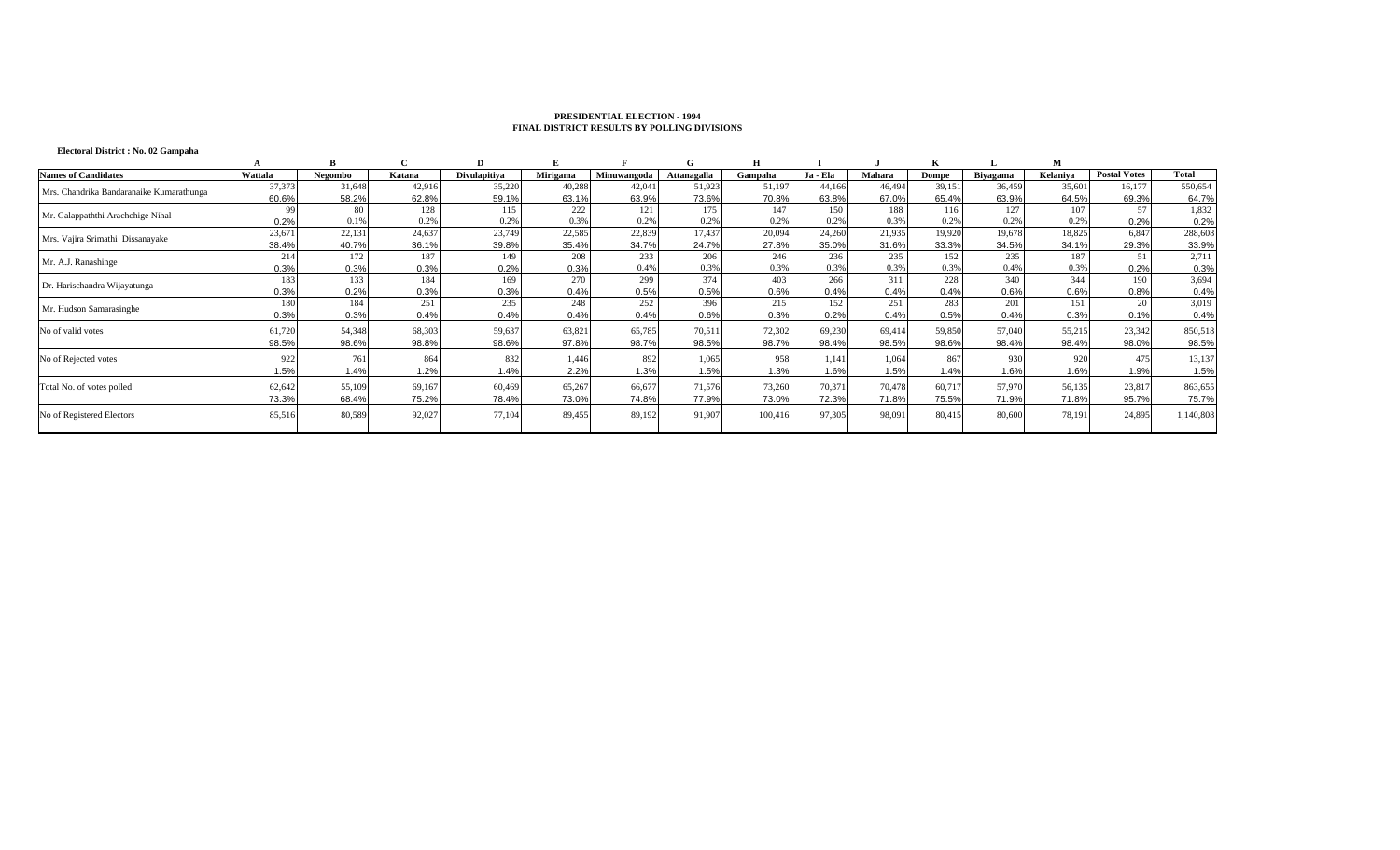#### **Electoral District : No. 03 Kalutara**

|                                          |          | B           | C      | D                    | Е        | E        | G               | H          |                     |         |
|------------------------------------------|----------|-------------|--------|----------------------|----------|----------|-----------------|------------|---------------------|---------|
| <b>Names of Candidates</b>               | Panadura | Bandaragama | Horana | <b>Bulathsinhala</b> | Matugama | Kalutara | <b>Beruwala</b> | Agalawatta | <b>Postal Votes</b> | Total   |
| Mrs. Chandrika Bandaranaike Kumarathunga | 42,951   | 40,503      | 36,064 | 27,072               | 33,726   | 37,490   | 36,364          | 32,467     | 9,049               | 295,686 |
|                                          | 67.3%    | 62.2%       | 61.2%  | 56.5%                | 61.0%    | 62.0%    | 60.1%           | 58.8%      | 65.7%               | 61.5%   |
| Mr. Galappaththi Arachchige Nihal        | 161      | 177         | 147    | 145                  | 201      | 161      | 153             | 201        | 42                  | 1,388   |
|                                          | 0.3%     | 0.3%        | 0.2%   | 0.3%                 | 0.4%     | 0.3%     | 0.3%            | 0.4%       | 0.3%                | 0.3%    |
| Mrs. Vajira Srimathi Dissanayake         | 20,032   | 23,655      | 21,886 | 20,094               | 20,667   | 22,209   | 23,487          | 21,903     | 4,533               | 178,466 |
|                                          | 31.4%    | 36.3%       | 37.1%  | 42.0%                | 37.4%    | 36.7%    | 38.8%           | 39.6%      | 32.9%               | 37.1%   |
| Mr. A.J. Ranashinge                      | 198      | 187         | 212    | 131                  | 168      | 170      | 135             | 163        | 34                  | 1,398   |
|                                          | 0.3%     | 0.3%        | 0.4%   | 0.3%                 | 0.3%     | 0.3%     | 0.2%            | 0.3%       | 0.2%                | 0.3%    |
| Dr. Harischandra Wijayatunga             | 340      | 263         | 262    | 172                  | 202      | 226      | 115             | 190        | 98                  | 1,868   |
|                                          | 0.5%     | 0.4%        | 0.4%   | 0.4%                 | 0.4%     | 0.4%     | 0.2%            | 0.3%       | 0.7%                | 0.4%    |
| Mr. Hudson Samarasinghe                  | 166      | 315         | 351    | 281                  | 286      | 237      | 246             | 322        |                     | 2,213   |
|                                          | 0.3%     | 0.5%        | 0.6%   | 0.6%                 | 0.5%     | 0.4%     | 0.4%            | 0.6%       | 0.1%                | 0.5%    |
| No of valid votes                        | 63,848   | 65,100      | 58,922 | 47,895               | 55,250   | 60,493   | 60,500          | 55,246     | 13,765              | 481,019 |
|                                          | 98.6%    | 98.6%       | 98.4%  | 98.4%                | 98.1%    | 98.5%    | 98.9%           | 98.4%      | 98.4%               | 98.5%   |
| No of Rejected votes                     | 922      | 929         | 932    | 772                  | 1,045    | 929      | 660             | 893        | 227                 | 7,309   |
|                                          | 1.4%     | 1.4%        | 1.6%   | 1.6%                 | 1.9%     | 1.5%     | 1.1%            | .6%        | 1.6%                | 1.5%    |
| Total No. of votes polled                | 64,770   | 66,029      | 59,854 | 48,667               | 56,295   | 61,422   | 61,160          | 56,139     | 13,992              | 488,328 |
|                                          | 72.3%    | 76.2%       | 76.9%  | 77.1%                | 70.3%    | 71.1%    | 72.9%           | 71.5%      | 95.8%               | 75.6%   |
| No of Registered Electors                | 89,554   | 86,676      | 77,877 | 63,131               | 80,135   | 86,437   | 83,849          | 78,540     | 14,607              | 646,199 |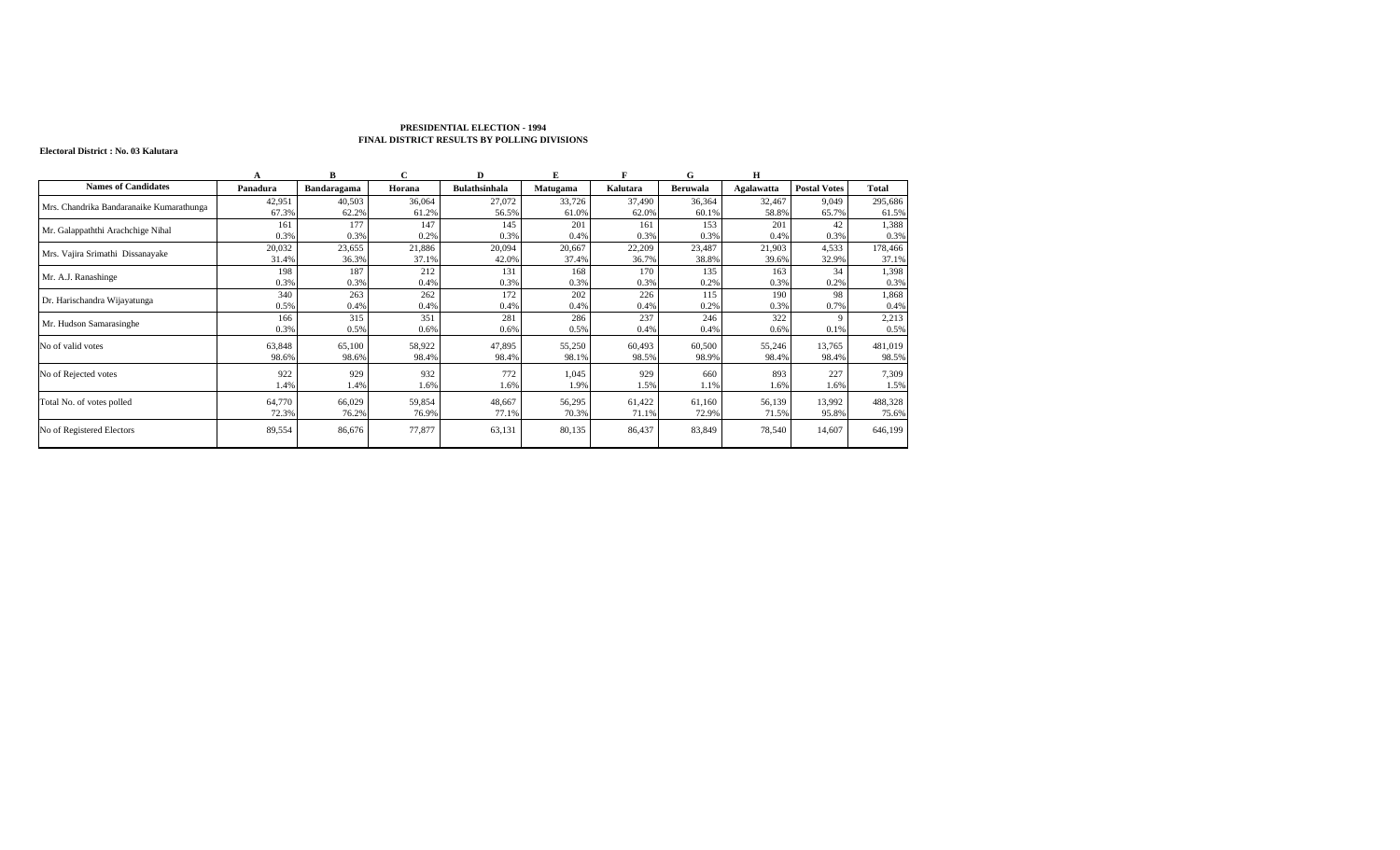#### **Electoral District : No. 04 Mahanuwara**

| <b>Names of Candidates</b>               | Galagedera       | Hariapattuwa | Patha - Dumbara | Uda - Dumbara | Teldeniya | Kundasale | Hewaheta | Senkadagala | Mahanuwara | Yatinuwara | Udunuwara | Gampola | Nawalapitiya | <b>Postal Votes</b> | <b>Total</b> |
|------------------------------------------|------------------|--------------|-----------------|---------------|-----------|-----------|----------|-------------|------------|------------|-----------|---------|--------------|---------------------|--------------|
| Mrs. Chandrika Bandaranaike Kumarathunga | 17,288           | 48,134       | 23,082          | 22,944        | 14,309    | 24,150    | 19,303   | 22,323      | 12,339     | 25,099     | 24,199    | 29,558  | 26,785       | 10,597              | 320,110      |
|                                          | 53.09            | 58.4%        | 52.6%           | 64.7%         | 56.0%     | 56.0%     | 50.8%    | 55.6%       | 53.0%      | 57.8%      | 57.1%     | 59.09   | 57.0%        | 59.9%               | 56.6%        |
| Mr. Galappaththi Arachchige Nihal        |                  | 219          | 109             | 126           | 85        | 102       | 74       | 62          | 41         | 130        | 101       | 105     | 110          | 45                  | 1,370        |
|                                          | 0.29             | 0.3%         | 0.2%            | 0.4%          | 0.3%      | 0.2%      | 0.2%     | 0.29        | 0.29       | 0.3%       | 0.2%      | 0.2%    | 0.2%         | 0.3%                | 0.2%         |
| Mrs. Vajira Srimathi Dissanayake         | 14,862           | 33,007       | 19,995          | 11,906        | 10,742    | 18,243    | 18,076   | 17.152      | 10,477     | 17,621     | 17,442    | 19,692  | 19,423       | 6,881               | 235,519      |
|                                          | 45.69            | 40.09        | 45.6%           | 33.6%         | 42.0%     | 42.3%     | 47.6%    | 42.79       | 45.0%      | 40.6%      | 41.1%     | 39.3%   | 41.3%        | 38.9%               | 41.7%        |
| Mr. A.J. Ranashinge                      | 95               | 228          | 167             | 96            | 90        | 122       | 119      | 123         | 78         | 103        | 155       | 169     | 169          | 38                  | 1,752        |
|                                          | 0.39             | 0.3%         | 0.4%            | 0.3%          | 0.4%      | 0.3%      | 0.3%     | 0.3%        | 0.3%       | 0.2%       | 0.4%      | 0.3%    | 0.4%         | 0.2%                | 0.3%         |
| Dr. Harischandra Wijayatunga             | 118              | 303          | 175             | 86            | 92        | 238       | 107      | 335         | 258        | 220        | 215       | 193     | 176          | 102                 | 2,618        |
|                                          | $0.4^{\circ}$    | 0.4%         | 0.4%            | 0.2%          | 0.4%      | 0.6%      | 0.3%     | 0.8%        | 1.19       | 0.5%       | 0.5%      | 0.4%    | 0.4%         | 0.6%                | 0.5%         |
| Mr. Hudson Samarasinghe                  | 201              | 582          | 349             | 277           | 238       | 285       | 318      | 172         | 98         | 226        | 287       | 350     | 344          | 21                  | 3748         |
|                                          | 0.6%             | 0.7%         | 0.8%            | 0.8%          | 0.9%      | 0.7%      | 0.8%     | 0.4%        | 0.4%       | 0.5%       | 0.7%      | 0.7%    | 0.7%         | 0.1%                | 0.7%         |
| No of valid votes                        | 32,625           | 82,473       | 43,877          | 35,435        | 25,556    | 43,140    | 37,997   | 40,167      | 23,291     | 43,399     | 42,399    | 50,067  | 47,007       | 17,684              | 565,117      |
|                                          | 98.49            | 97.9%        | 96.4%           | 97.5%         | 97.6%     | 97.6%     | 97.6%    | 97.89       | 97.6%      | 97.9%      | 97.8%     | 97.09   | 96.9%        | 98.5%               | 97.6%        |
| No of Rejected votes                     | $51^\circ$       | 1.809        | 1,652           | 892           | 625       | 1,081     | 921      | 912         | 583        | 934        | 945       | 1,524   | 1,509        | 275                 | 14,179       |
|                                          | 1.6 <sup>e</sup> | 2.1%         | 3.6%            | 2.5%          | 2.4%      | 2.4%      | 2.4%     | 2.2%        | 2.4%       | 2.1%       | 2.2%      | 3.09    | 3.1%         | 1.5%                | 2.4%         |
| Total No. of votes polled                | 33,142           | 84,282       | 45,529          | 36,327        | 26,181    | 44,221    | 38,918   | 41,079      | 23,874     | 44,333     | 43,344    | 51,591  | 48,516       | 17,959              | 579,296      |
|                                          | 76.3%            | 77.1%        | 79.2%           | 85.19         | 79.4%     | 77.7%     | 77.3%    | 73.79       | 73.8%      | 75.8%      | 76.5%     | 77.2%   | 77.0%        | 95.6%               | 79.8%        |
| No of Registered Electors                | 43,462           | 109,246      | 57,482          | 42,700        | 32,992    | 56,925    | 50,376   | 55,740      | 32,335     | 58,455     | 56,671    | 66,812  | 62,996       | 18,789              | 726,192      |
|                                          |                  |              |                 |               |           |           |          |             |            |            |           |         |              |                     |              |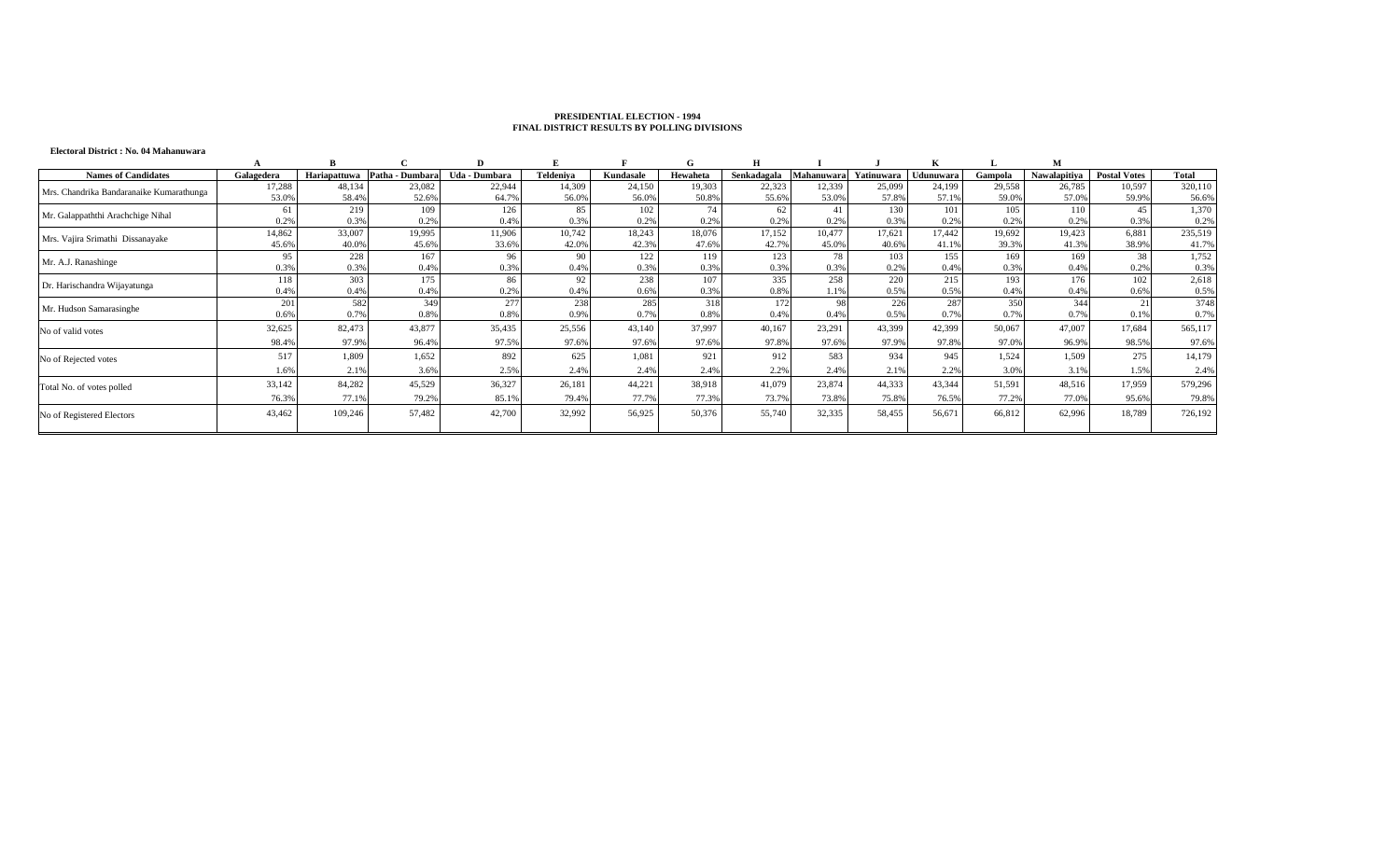# **Electoral District : No. 05 Nuwara - Eliya**

|                                          | A                 | B               | C               | D               |                     |                  |
|------------------------------------------|-------------------|-----------------|-----------------|-----------------|---------------------|------------------|
| <b>Names of Candidates</b>               | N'Eliya-Maskeliya | Kotmale         | Hanguranketha   | Walapane        | <b>Postal Votes</b> | <b>Total</b>     |
|                                          | 94,262            | 22,034          | 22,917          | 26,020          | 3,696               | 168,929          |
| Mrs. Chandrika Bandaranaike Kumarathunga | 60.8%             | 51.6%           | 52.9%           | 54.1%           | 57.2%               | 57.1%            |
| Mr. Galappaththi Arachchige Nihal        | 618               | 142             | 96              | 178             | 10                  | 1,044            |
|                                          | 0.4%              | 0.3%            | 0.2%            | 0.4%            | 0.2%                | 0.4%             |
| Mrs. Vajira Srimathi Dissanayake         | 53,949            | 19,708          | 19,609          | 20,955          | 2,707               | 116,928          |
|                                          | 34.8%             | 46.1%           | 45.3%           | 43.6%           | 41.9%               | 39.6%            |
| Mr. A.J. Ranashinge                      | 590               | 140             | 153             | 190             | 10                  | 1,083            |
|                                          | 0.4%              | 0.3%            | 0.4%            | 0.4%            | 0.2%                | 0.4%             |
| Dr. Harischandra Wijayatunga             | 775               | 137             | 162             | 226             | 32                  | 1,332            |
|                                          | 0.5%              | 0.3%            | 0.4%            | 0.5%            | 0.5%                | 0.5%             |
| Mr. Hudson Samarasinghe                  | 4,897             | 555             | 350             | 509             | 3                   | 6,314            |
|                                          | 3.2%              | 1.3%            | 0.8%            | 1.1%            | 0.0%                | 2.1%             |
| No of valid votes                        | 155,091<br>95.4%  | 42,716<br>96.3% | 43,287<br>97.3% | 48,078<br>97.0% | 6,458<br>98.6%      | 295,630<br>96.1% |
|                                          |                   |                 |                 |                 |                     |                  |
| No of Rejected votes                     | 7,412             | 1,651           | 1,202           | 1,480           | 95                  | 11,840           |
|                                          | 4.6%              | 3.7%            | 2.7%            | 3.0%            | 1.4%                | 3.9%             |
| Total No. of votes polled                | 162,503           | 44,367          | 44,489          | 49,558          | 6,553               | 307,470          |
|                                          | 76.4%             | 77.9%           | 82.4%           | 78.7%           | 95.3%               | 79.5%            |
| No of Registered Electors                | 212,690           | 56,977          | 54,001          | 63,000          | 6,877               | 386,668          |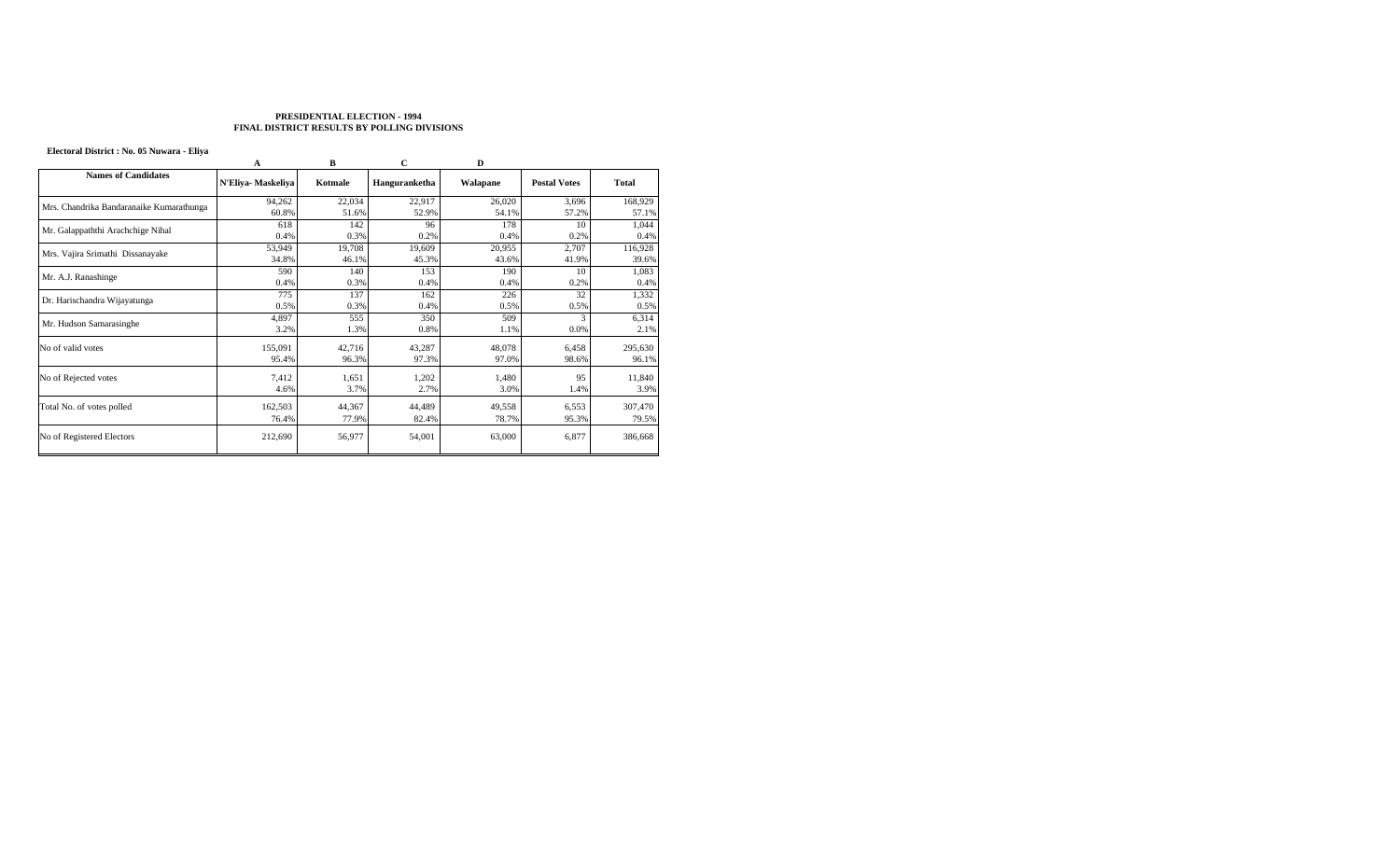#### **Electoral District :No. 06 Matale**

|                                          | A        | в       | С             | D       |                     |              |
|------------------------------------------|----------|---------|---------------|---------|---------------------|--------------|
| <b>Names of Candidates</b>               | Dambulla | Laggala | <b>Matale</b> | Rattota | <b>Postal Votes</b> | <b>Total</b> |
|                                          | 37,869   | 26,092  | 25,234        | 28,300  | 3,954               | 121,449      |
| Mrs. Chandrika Bandaranaike Kumarathunga | 60.2%    | 65.2%   | 59.8%         | 59.4%   | 61.8%               | 61.0%        |
| Mr. Galappaththi Arachchige Nihal        | 229      | 143     | 137           | 154     | 17                  | 680          |
|                                          | 0.4%     | 0.4%    | 0.3%          | 0.3%    | 0.3%                | 0.3%         |
| Mrs. Vajira Srimathi Dissanayake         | 23,746   | 13,013  | 16,006        | 18,187  | 2,372               | 73,324       |
|                                          | 37.7%    | 32.5%   | 38.0%         | 38.1%   | 37.1%               | 36.8%        |
| Mr. A.J. Ranashinge                      | 187      | 119     | 126           | 169     |                     | 608          |
|                                          | 0.3%     | 0.3%    | 0.3%          | 0.4%    | 0.1%                | 0.3%         |
| Dr. Harischandra Wijayatunga             | 273      | 137     | 288           | 250     | 44                  | 992          |
|                                          | 0.4%     | 0.3%    | 0.7%          | 0.5%    | 0.7%                | 0.5%         |
| Mr. Hudson Samarasinghe                  | 602      | 507     | 379           | 618     | 5                   | 2,111        |
|                                          | 1.0%     | 1.3%    | 0.9%          | 1.3%    | 0.1%                | 1.1%         |
| No of valid votes                        | 62,906   | 40,011  | 42,170        | 47,678  | 6,399               | 199,164      |
|                                          | 97.7%    | 97.8%   | 97.1%         | 96.7%   | 98.9%               | 97.4%        |
| No of Rejected votes                     | 1,458    | 897     | 1,253         | 1,636   | 73                  | 5,317        |
|                                          | 2.3%     | 2.2%    | 2.9%          | 3.3%    | 1.1%                | 2.6%         |
| Total No. of votes polled                | 64,364   | 40,908  | 43,423        | 49,314  | 6,472               | 204,481      |
|                                          | 74.9%    | 84.3%   | 74.0%         | 74.4%   | 95.1%               | 78.8%        |
| No of Registered Electors                | 85,870   | 48,525  | 58,638        | 66,238  | 6,809               | 259,271      |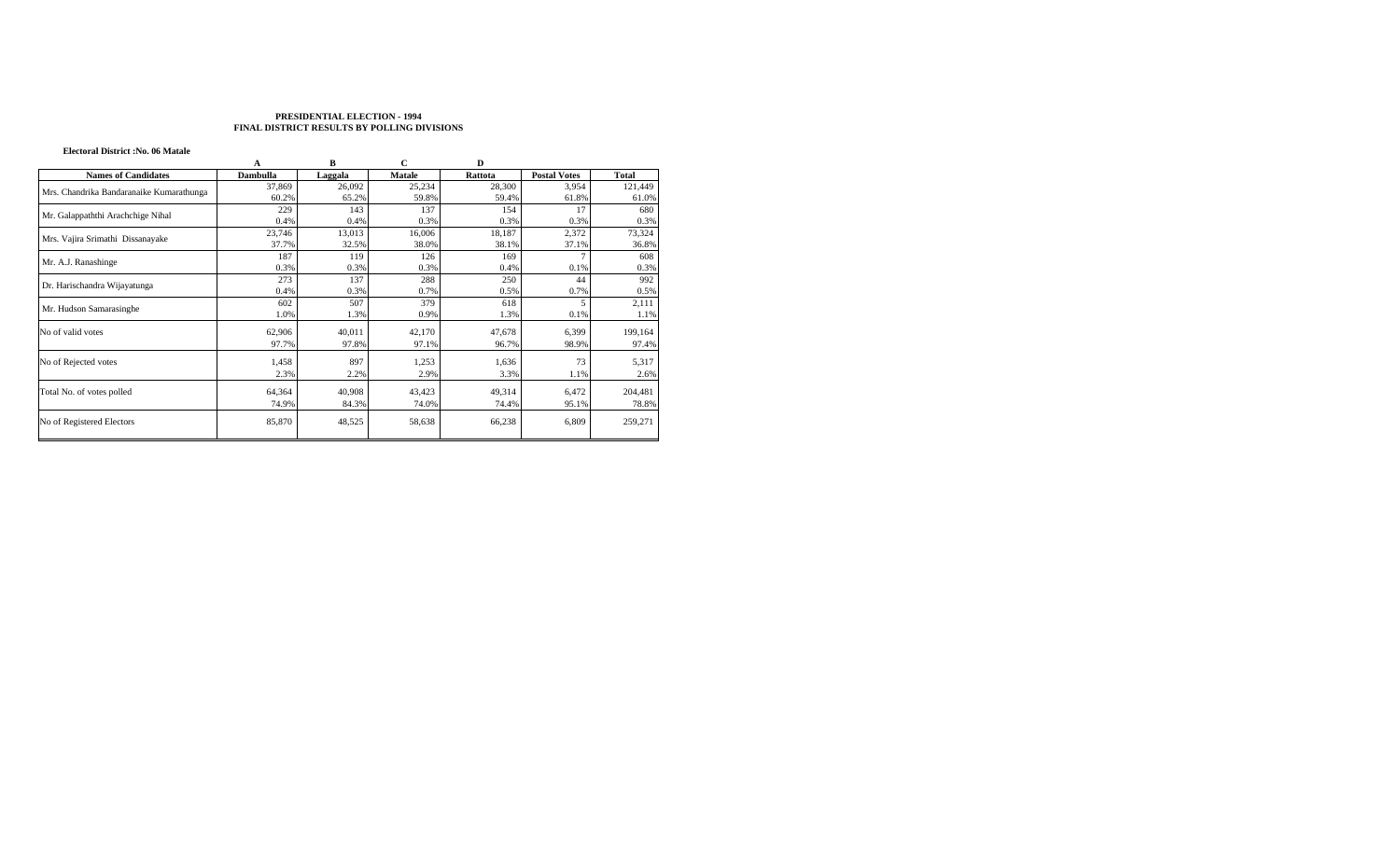#### **Electoral District :No. 07 Galle**

|                                          |                   |             | C          | D                |          |           | G       | н      |           |                           |        |              |
|------------------------------------------|-------------------|-------------|------------|------------------|----------|-----------|---------|--------|-----------|---------------------------|--------|--------------|
| <b>Names of Candidates</b>               | <b>Balapitiva</b> | Ambalangoda | Karndeniya | Bentara - Elpiti | Hiniduma | Baddegama | Ratgama | Galle  | Akmeemana | Habaraduwa   Postal Votes |        | <b>Total</b> |
| Mrs. Chandrika Bandaranaike Kumarathunga | 17,307            | 25,258      | 22,470     | 32,213           | 34,003   | 33,932    | 28,618  | 23,587 | 29,135    | 29,689                    | 9,186  | 285,398      |
|                                          | 58.2%             | 63.9%       | 64.1%      | 62.4%            | 58.6%    | 61.2%     | 61.5%   | 57.1%  | 61.5%     | 63.9%                     | 67.1%  | 61.4%        |
| Mr. Galappaththi Arachchige Nihal        | 70                | 116         | 173        | 132              | 208      | 185       | 156     | 98     | 128       | 158                       | 63     | 1.487        |
|                                          | 0.2%              | 0.3%        | 0.5%       | 0.3%             | 0.4%     | 0.3%      | 0.3%    | 0.2%   | 0.3%      | 0.3%                      | 0.5%   | 0.3%         |
|                                          | 12,087            | 13,735      | 11,934     | 18,747           | 23,216   | 20,785    | 17,406  | 17,258 | 17,679    | 16,115                    | 4.320  | 173,282      |
| Mrs. Vajira Srimathi Dissanayake         | 40.7%             | 34.8%       | 34.1%      | 36.3%            | 40.0%    | 37.5%     | 37.4%   | 41.7%  | 37.3%     | 34.7%                     | 31.5%  | 37.3%        |
|                                          | 83                | 101         | 81         | 124              | 172      | 131       | 81      | 127    | 117       | 129                       | 33     | 1,179        |
| Mr. A.J. Ranashinge                      | 0.3%              | 0.3%        | 0.2%       | 0.2%             | 0.3%     | 0.2%      | 0.2%    | 0.3%   | 0.2%      | 0.3%                      | 0.2%   | 0.3%         |
|                                          | 59                | 140         | 127        | 160              | 157      | 174       | 138     | 185    | 190       | 172                       | 82     | 1,584        |
| Dr. Harischandra Wijayatunga             | 0.2%              | 0.4%        | 0.4%       | 0.3%             | 0.3%     | 0.3%      | 0.3%    | 0.4%   | 0.4%      | 0.4%                      | 0.6%   | 0.3%         |
| Mr. Hudson Samarasinghe                  | 108               | 163         | 244        | 224              | 282      | 272       | 164     | 83     | 111       | 220                       | 14     | 1,885        |
|                                          | 0.4%              | 0.4%        | 0.7%       | 0.4%             | 0.5%     | 0.5%      | 0.4%    | 0.2%   | 0.2%      | 0.5%                      | 0.1%   | 0.4%         |
| No of valid votes                        | 29,714            | 39,513      | 35,029     | 51,600           | 58,038   | 55,479    | 46,563  | 41,338 | 47,360    | 46,483                    | 13,698 | 464,815      |
|                                          | 98.8%             | 98.7%       | 98.4%      | 98.5%            | 98.2%    | 98.3%     | 98.6%   | 98.5%  | 98.6%     | 98.6%                     | 98.2%  | 98.5%        |
| No of Rejected votes                     | 375               | 514         | 583        | 773              | 1,059    | 952       | 660     | 615    | 672       | 656                       | 253    | 7,112        |
|                                          | 1.2%              | 1.3%        | 1.6%       | 1.5%             | 1.8%     | 1.7%      | 1.4%    | 1.5%   | 1.4%      | 1.4%                      | 1.8%   | 1.5%         |
|                                          | 30,089            | 40,027      | 35,612     |                  | 59,097   | 56,431    | 47,223  | 41,953 | 48,032    | 47,139                    | 13,951 | 471,927      |
| Total No. of votes polled                |                   |             |            | 52,373           |          |           |         |        |           |                           |        |              |
|                                          | 68.4%             | 71.4%       | 67.1%      | 73.0%            | 79.5%    | 75.9%     | 71.3%   | 67.7%  | 74.7%     | 71.1%                     | 95.2%  | 74.6%        |
| No of Registered Electors                | 43,988            | 56,041      | 53,066     | 71,765           | 74337    | 74,331    | 66,221  | 62,01  | 64,320    | 66,342                    | 14,647 | 632,422      |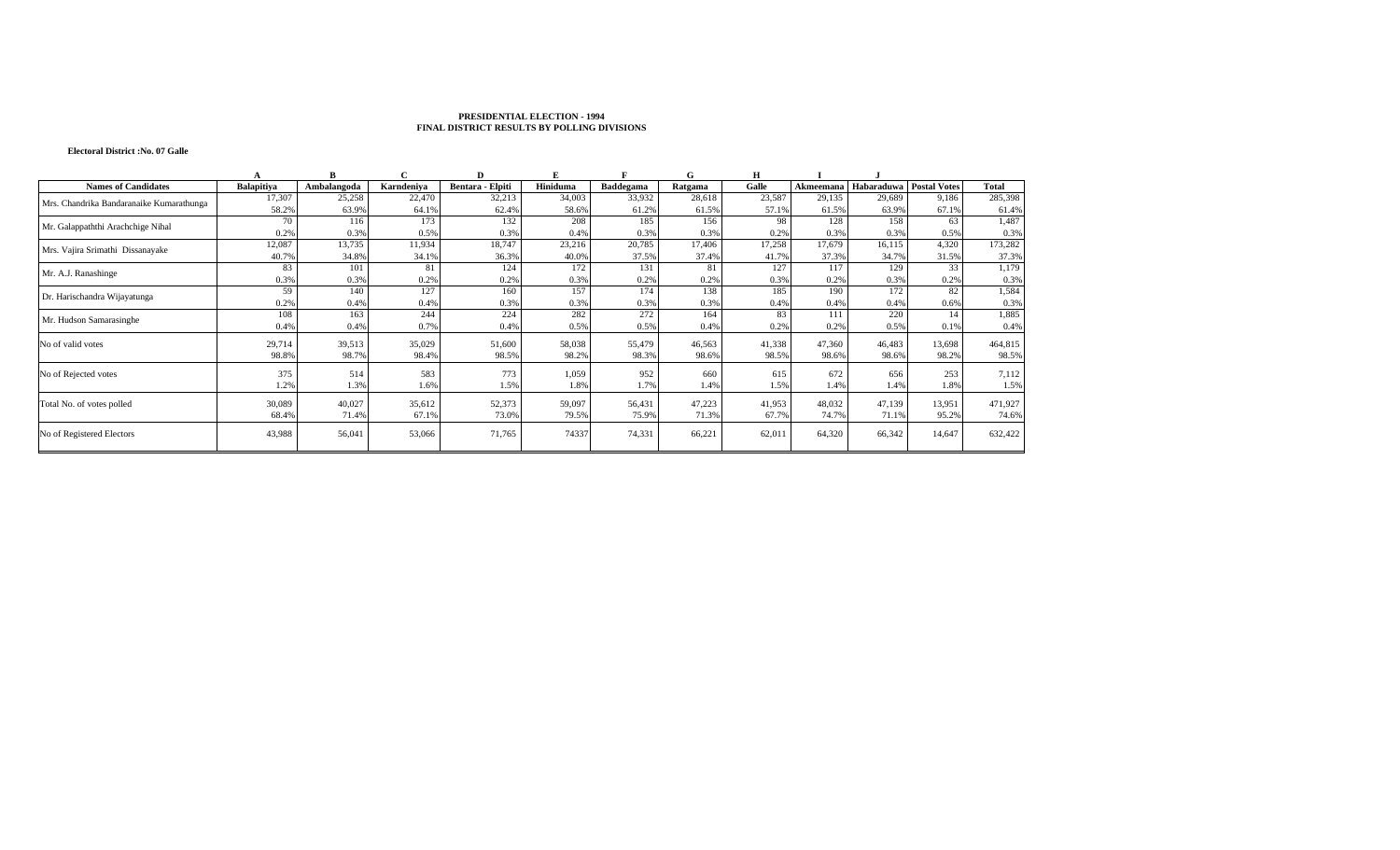# **Electoral District : No. 08 Matara**

|                                          |          | в       |          | D             |                   |        | G        |                     |         |
|------------------------------------------|----------|---------|----------|---------------|-------------------|--------|----------|---------------------|---------|
| <b>Names of Candidates</b>               | Denivaya | Hakmana | Akuressa | Kamburupitiya | <b>Devinuwara</b> | Matara | Weligama | <b>Postal Votes</b> | Total   |
| Mrs. Chandrika Bandaranaike Kumarathunga | 30,662   | 29,756  | 32,632   | 31,038        | 30,817            | 32,503 | 34,583   | 5,874               | 227,865 |
|                                          | 60.4%    | 61.7%   | 63.2%    | 67.5%         | 66.4%             | 66.5%  | 66.5%    | 70.3%               | 64.7%   |
| Mr. Galappaththi Arachchige Nihal        | 290      | 207     | 211      | 167           | 197               | 123    | 172      | 30                  | 1,397   |
|                                          | 0.6%     | 0.4%    | 0.4%     | 0.4%          | 0.4%              | 0.3%   | 0.3%     | 0.4%                | 0.4%    |
|                                          | 18,819   | 17,473  | 18,165   | 14,133        | 14,824            | 15,751 | 16,708   | 2,351               | 118,224 |
| Mrs. Vajira Srimathi Dissanayake         | 37.1%    | 36.2%   | 35.2%    | 30.7%         | 32.0%             | 32.2%  | 32.1%    | 28.1%               | 33.6%   |
| Mr. A.J. Ranashinge                      | 213      | 163     | 145      | 128           | 169               | 138    | 145      | 33                  | 1,134   |
|                                          | 0.4%     | 0.3%    | 0.3%     | 0.3%          | 0.4%              | 0.3%   | 0.3%     | 0.4%                | 0.3%    |
|                                          | 316      | 240     | 175      | 213           | 185               | 205    | 173      | 57                  | 1,564   |
| Dr. Harischandra Wijayatunga             | 0.6%     | 0.5%    | 0.3%     | 0.5%          | 0.4%              | 0.4%   | 0.3%     | 0.7%                | 0.4%    |
| Mr. Hudson Samarasinghe                  | 465      | 407     | 327      | 305           | 185               | 152    | 201      | 13                  | 2,055   |
|                                          | 0.9%     | 0.8%    | 0.6%     | 0.7%          | 0.4%              | 0.3%   | 0.4%     | 0.2%                | 0.6%    |
| No of valid votes                        | 50,765   | 48,246  | 51,655   | 45,984        | 46,377            | 48,872 | 51,982   | 8,358               | 352,239 |
|                                          | 97.5%    | 98.3%   | 98.3%    | 98.6%         | 98.7%             | 98.7%  | 98.7%    | 98.8%               | 98.4%   |
| No of Rejected votes                     | 1,293    | 828     | 903      | 655           | 624               | 648    | 675      | 105                 | 5,731   |
|                                          | 2.5%     | 1.7%    | 1.7%     | 1.4%          | 1.3%              | 1.3%   | 1.3%     | 1.2%                | 1.6%    |
| Total No. of votes polled                | 52,058   | 49,074  | 52,558   | 46,639        | 47,001            | 49,520 | 52,657   | 8,463               | 357,970 |
|                                          | 73.2%    | 69.2%   | 70.5%    | 67.5%         | 70.2%             | 67.4%  | 68.0%    | 86.6%               | 71.1%   |
|                                          |          |         |          |               |                   |        |          |                     |         |
| No of Registered Electors                | 71,106   | 70,889  | 74,562   | 69,050        | 66,923            | 73,461 | 77,479   | 9,777               | 503,470 |
|                                          |          |         |          |               |                   |        |          |                     |         |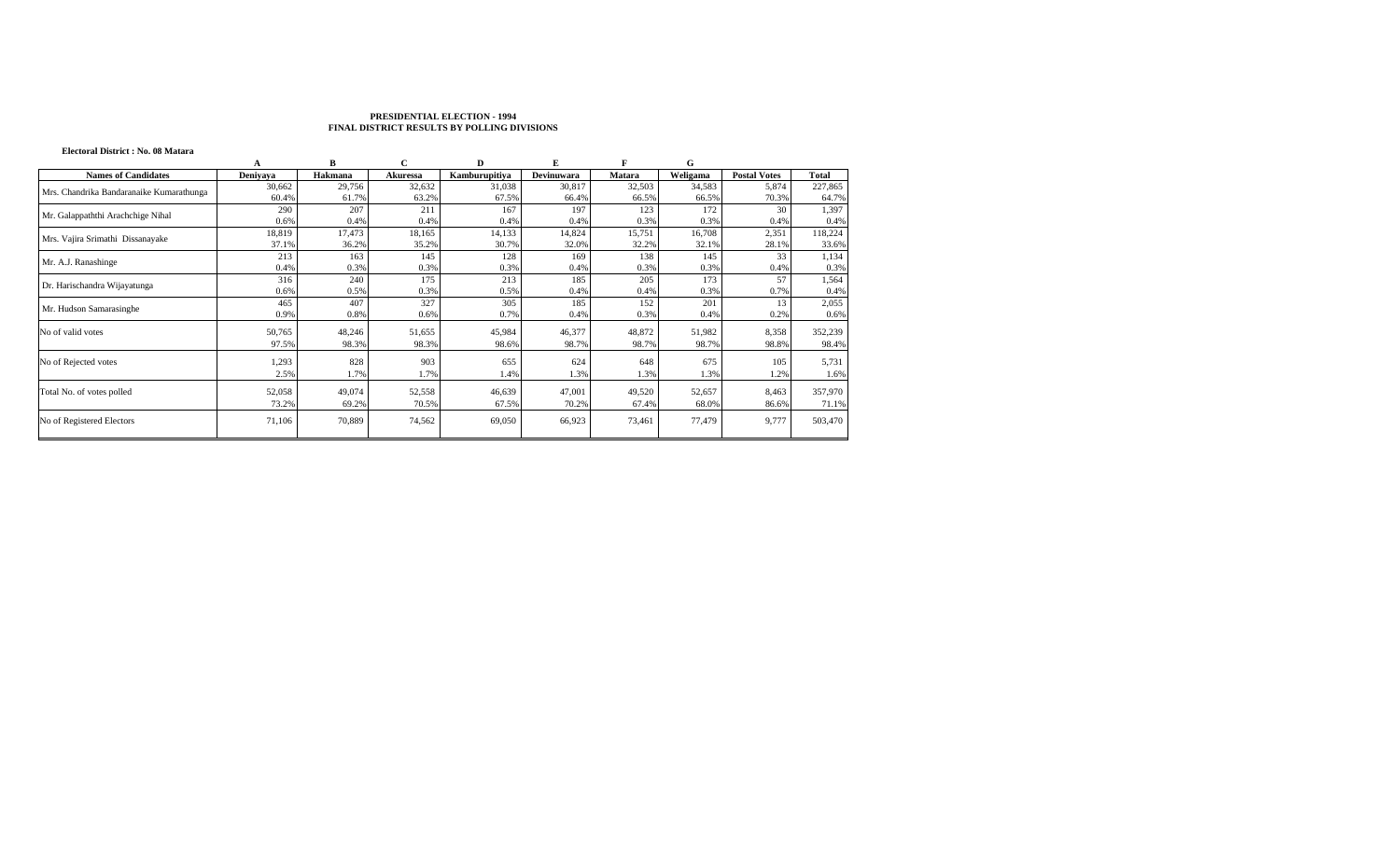#### **Electoral District : No. 09 Hambantota**

|                                          | A           | B               | С        | D               |                     |              |
|------------------------------------------|-------------|-----------------|----------|-----------------|---------------------|--------------|
| <b>Names of Candidates</b>               | Mulkirigala | <b>Beliatta</b> | Tangalla | Tissamaharamaya | <b>Postal Votes</b> | <b>Total</b> |
| Mrs. Chandrika Bandaranaike Kumarathunga | 26,535      | 26,335          | 33,442   | 42,523          | 4,038               | 132,873      |
|                                          | 57.8%       | 60.5%           | 62.6%    | 63.3%           | 67.2%               | 61.5%        |
|                                          | 389         | 285             | 462      | 478             | 71                  | 1,685        |
| Mr. Galappaththi Arachchige Nihal        | 0.8%        | 0.7%            | 0.9%     | 0.7%            | 1.2%                | 0.8%         |
|                                          | 17,983      | 16,150          | 18,680   | 23,102          | 1,820               | 77,735       |
| Mrs. Vajira Srimathi Dissanayake         | 39.2%       | 37.1%           | 35.0%    | 34.4%           | 30.3%               | 36.0%        |
| Mr. A.J. Ranashinge                      | 194         | 165             | 170      | 197             | 24                  | 750          |
|                                          | 0.4%        | 0.4%            | 0.3%     | 0.3%            | 0.4%                | 0.3%         |
| Dr. Harischandra Wijayatunga             | 389         | 294             | 332      | 478             | 45                  | 1,538        |
|                                          | 0.8%        | 0.7%            | 0.6%     | 0.7%            | 0.7%                | 0.7%         |
| Mr. Hudson Samarasinghe                  | 419         | 273             | 319      | 390             | 13                  | 1,414        |
|                                          | 0.9%        | 0.6%            | 0.6%     | 0.6%            | 0.2%                | 0.7%         |
| No of valid votes                        | 45,909      | 43,502          | 53,405   | 67,168          | 6,011               | 215,995      |
|                                          | 97.8%       | 98.5%           | 98.5%    | 97.9%           | 97.9%               | 98.2%        |
| No of Rejected votes                     | 1,010       | 652             | 789      | 1,432           | 130                 | 4,013        |
|                                          | 2.2%        | 1.5%            | 1.5%     | 2.1%            | 2.1%                | 1.8%         |
| Total No. of votes polled                | 46,919      | 44,154          | 54,194   | 68,600          | 6,141               | 220,008      |
|                                          | 64.1%       | 66.8%           | 67.0%    | 64.3%           | 95.2%               | 67.3%        |
| No of Registered Electors                | 73,236      | 66,091          | 80,917   | 106,669         | 6,453               | 326,913      |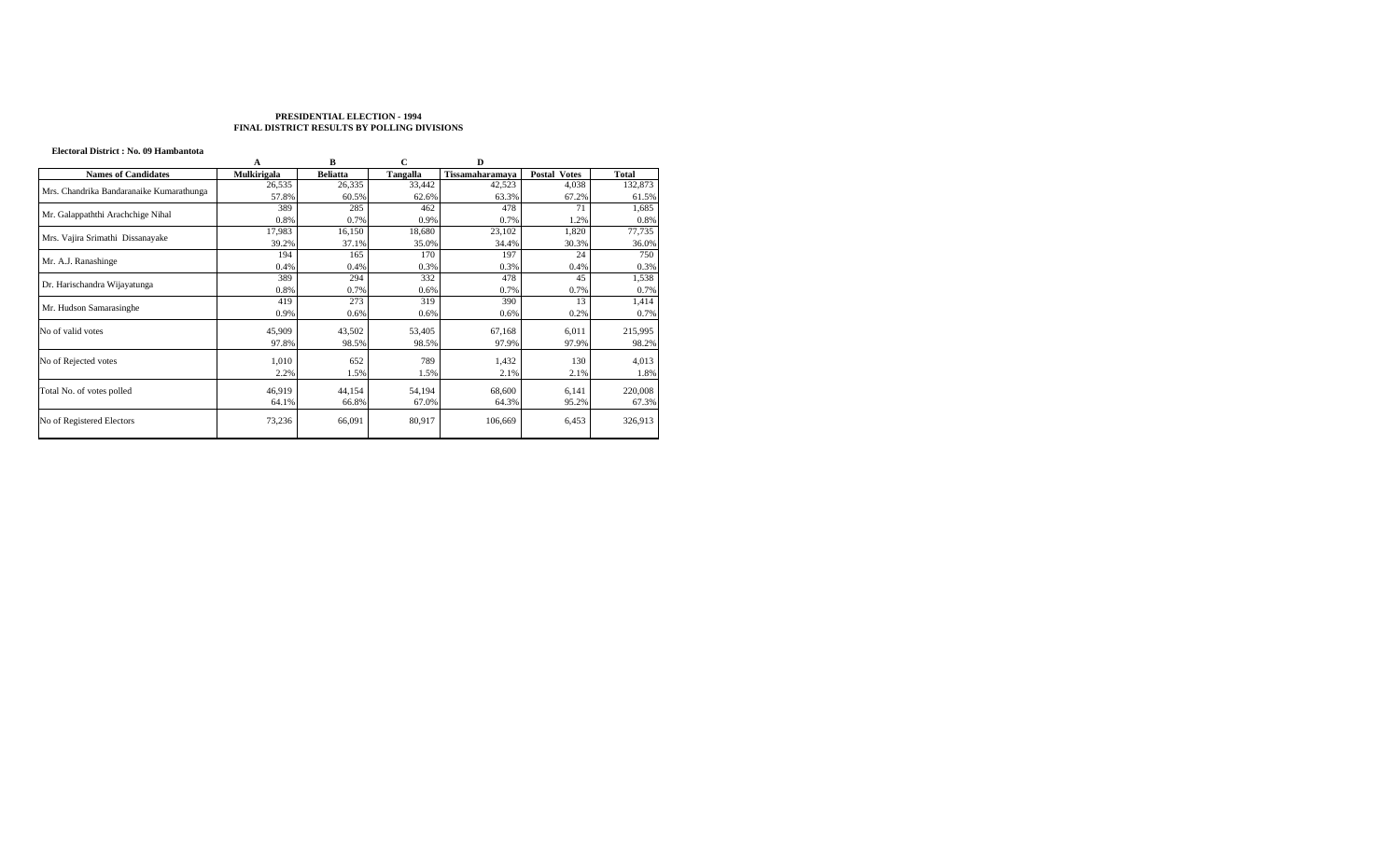#### **Electoral District :No. 10 Jaffna**

|                                          |        |             |                | D              |            |                 |                          |                |               |        |             |                     |              |
|------------------------------------------|--------|-------------|----------------|----------------|------------|-----------------|--------------------------|----------------|---------------|--------|-------------|---------------------|--------------|
| <b>Names of Candidates</b>               | Kayts  | Vaddukoddai | Kankesanthurai | <b>Manipay</b> | Kopay      | <b>Udupiddy</b> | <b>Point Pedro</b>       | Chavakachcheri | <b>Nallur</b> | Jaffna | Kilinochchi | <b>Postal Votes</b> | <b>Total</b> |
| Mrs. Chandrika Bandaranaike Kumarathunga | 14,761 | 539         | 116            | 18             |            | 24              |                          | 63             | 21            | 1.143  | 174         | 56                  | 16,934       |
|                                          | 97.2%  | 92.3%       | 91.3%          | 100.0%         | 91.7%      | 92.3%           | 100.0%                   | 90.0%          | 91.3%         | 89.9%  | 93.5%       | 100.0%              | 96.4%        |
|                                          | 17     |             | $\sim$         | $\sim$         | $\sim$     | $\sim$          | $\overline{\phantom{a}}$ |                |               |        |             |                     | 25           |
| Mr. Galappaththi Arachchige Nihal        | 0.1%   | 0.3%        | 0.0%           | 0.0%           | 0.0%       | 0.0%            | 0.0%                     | 0.0%           | 0.0%          | 0.3%   | 1.17        | 0.0%                | 0.1%         |
| Mrs. Vajira Srimathi Dissanayake         | 83     |             |                | $\sim$         |            |                 | . .                      | 6              |               | 108    |             |                     | 223          |
|                                          | 0.5%   | 1.0%        | 4.7%           | 0.0%           | 8.3%       | 7.7%            | 0.0%                     | 8.6%           | 8.7%          | 8.5%   | 4.8%        | 0.0%                | 1.3%         |
| Mr. A.J. Ranashinge                      | 14     | $\sim$      |                | $\sim$         | ۰.         | . .             |                          | $\sim$         | $\sim$        |        |             |                     | 16           |
|                                          | 0.1%   | 0.0%        | 0.8%           | 0.0%           | 0.0%       | 0.0%            | 0.0%                     | 0.0%           | 0.0%          | 0.1%   | 0.0%        | 0.0%                | 0.1%         |
| Dr. Harischandra Wijayatunga             | 27     |             |                | <b>COL</b>     | <b>м.</b>  | $\sim$          | <b>COL</b>               |                | ۰.            |        |             |                     | 36           |
|                                          | 0.2%   | 1.0%        | 0.8%           | 0.0%           | 0.0%       | 0.0%            | 0.0%                     | 0.0%           | 0.0%          | 0.1%   | 0.5%        | 0.0%                | 0.2%         |
| Mr. Hudson Samarasinghe                  | 291    | 31          |                | <b>COL</b>     | <b>COL</b> |                 |                          |                | ۰             | 15     | $\sim$      |                     | 341          |
|                                          | 1.9%   | 5.3%        | 2.4%           | 0.0%           | 0.0%       | 0.0%            | 0.0%                     | 1.4%           | 0.0%          | 1.2%   | 0.0%        | 0.0%                | 1.9%         |
| No of valid votes                        | 15,193 | 584         | 127            | 18             | 12         | 26              |                          | 70             | 23            | 1.272  | 186         | 56                  | 17,575       |
|                                          | 99.2%  | 99.3%       | 100.0%         | 100.0%         | 100.0%     | 100.0%          | 100.0%                   | 95.9%          | 100.0%        | 99.5%  | 96.4%       | 100.0%              | 99.2%        |
|                                          |        |             |                |                |            |                 |                          |                |               |        |             |                     |              |
| No of Rejected votes                     | 120    |             |                | <b>COL</b>     |            |                 |                          | 3              |               |        |             |                     | 141          |
|                                          | 0.8%   | 0.7%        | 0.0%           | 0.0%           | 0.0%       | 0.0%            | 0.0%                     | 4.1%           | 0.0%          | 0.5%   | 3.6%        | 0.0%                | 0.8%         |
| Total No. of votes polled                | 15,313 | 588         | 127            |                | 12         | 26              |                          | 73             | 23            | 1.279  | 193         | 56                  | 17,716       |
|                                          | 30.9%  | 1.0%        | 0.2%           | 0.0%           | 0.0%       | 0.0%            | 0.0%                     | 0.1%           | 0.0%          | 2.6%   | 0.3%        | 90.3%               | 3.0%         |
|                                          |        |             |                |                |            |                 |                          |                |               |        |             |                     |              |
| No of Registered Electors                | 49,504 | 58,949      | 60,417         | 58,382         | 56,496     | 52,153          | 40,336                   | 51,717         | 62,372        | 50,045 | 55,995      | 62                  | 596,366      |
|                                          |        |             |                |                |            |                 |                          |                |               |        |             |                     |              |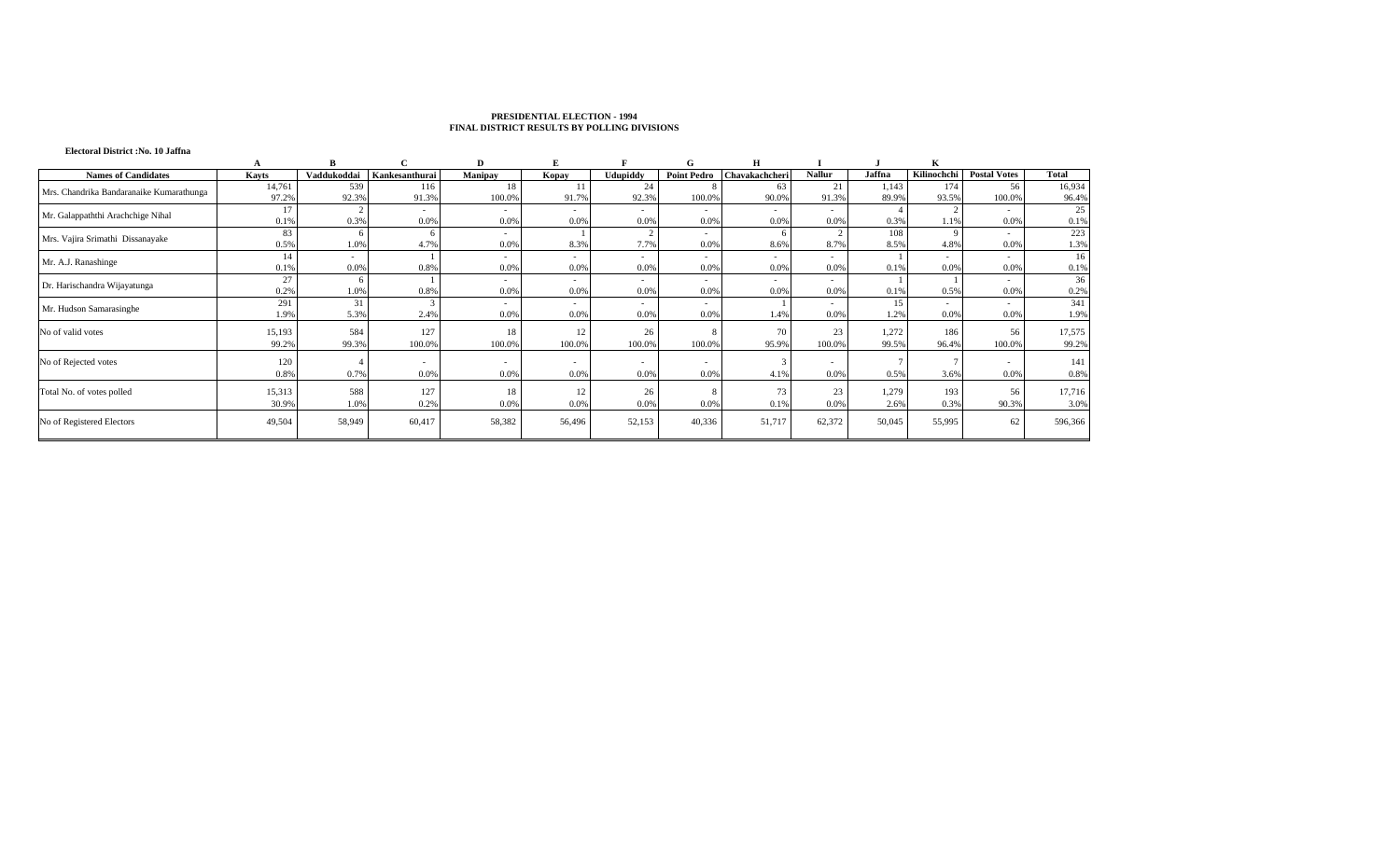#### **Electoral District :No. 11 Vanni**

|                                          | А      | B        |                   |                     |              |
|------------------------------------------|--------|----------|-------------------|---------------------|--------------|
| <b>Names of Candidates</b>               | Mannar | Vavuniva | <b>Mullaitivu</b> | <b>Postal Votes</b> | <b>Total</b> |
| Mrs. Chandrika Bandaranaike Kumarathunga | 14,607 | 16,861   | 1,128             | 989                 | 33,585       |
|                                          | 90.5%  | 81.9%    | 76.3%             | 86.0%               | 85.3%        |
|                                          | 35     | 78       |                   |                     | 118          |
| Mr. Galappaththi Arachchige Nihal        | 0.2%   | 0.4%     | 0.3%              | 0.1%                | 0.3%         |
|                                          | 981    | 3,026    | 330               | 156                 | 4,493        |
| Mrs. Vajira Srimathi Dissanayake         | 6.1%   | 14.7%    | 22.3%             | 13.6%               | 11.4%        |
|                                          | 12     | 63       | ٠                 | 2                   | 77           |
| Mr. A.J. Ranashinge                      | 0.1%   | 0.3%     | 0.0%              | 0.2%                | 0.2%         |
|                                          | 24     | 68       | 3                 |                     | 96           |
| Dr. Harischandra Wijayatunga             | 0.1%   | 0.3%     | 0.2%              | 0.1%                | 0.2%         |
|                                          | 490    | 499      | 13                |                     | 1,003        |
| Mr. Hudson Samarasinghe                  | 3.0%   | 2.4%     | 0.9%              | 0.1%                | 2.5%         |
| No of valid votes                        | 16,149 | 20,595   | 1,478             | 1,150               | 39,372       |
|                                          | 98.8%  | 97.9%    | 98.2%             | 99.1%               | 98.3%        |
| No of Rejected votes                     | 199    | 444      | 27                | 11                  | 681          |
|                                          | 1.2%   | 2.1%     | 1.8%              | 0.9%                | 1.7%         |
|                                          |        |          |                   |                     |              |
| Total No. of votes polled                | 16,348 | 21,039   | 1,505             | 1,161               | 40,053       |
|                                          | 30.2%  | 29.0%    | 2.9%              | 92.8%               | 22.4%        |
| No of Registered Electors                | 54,066 | 72,434   | 52,197            | 1,251               | 178,697      |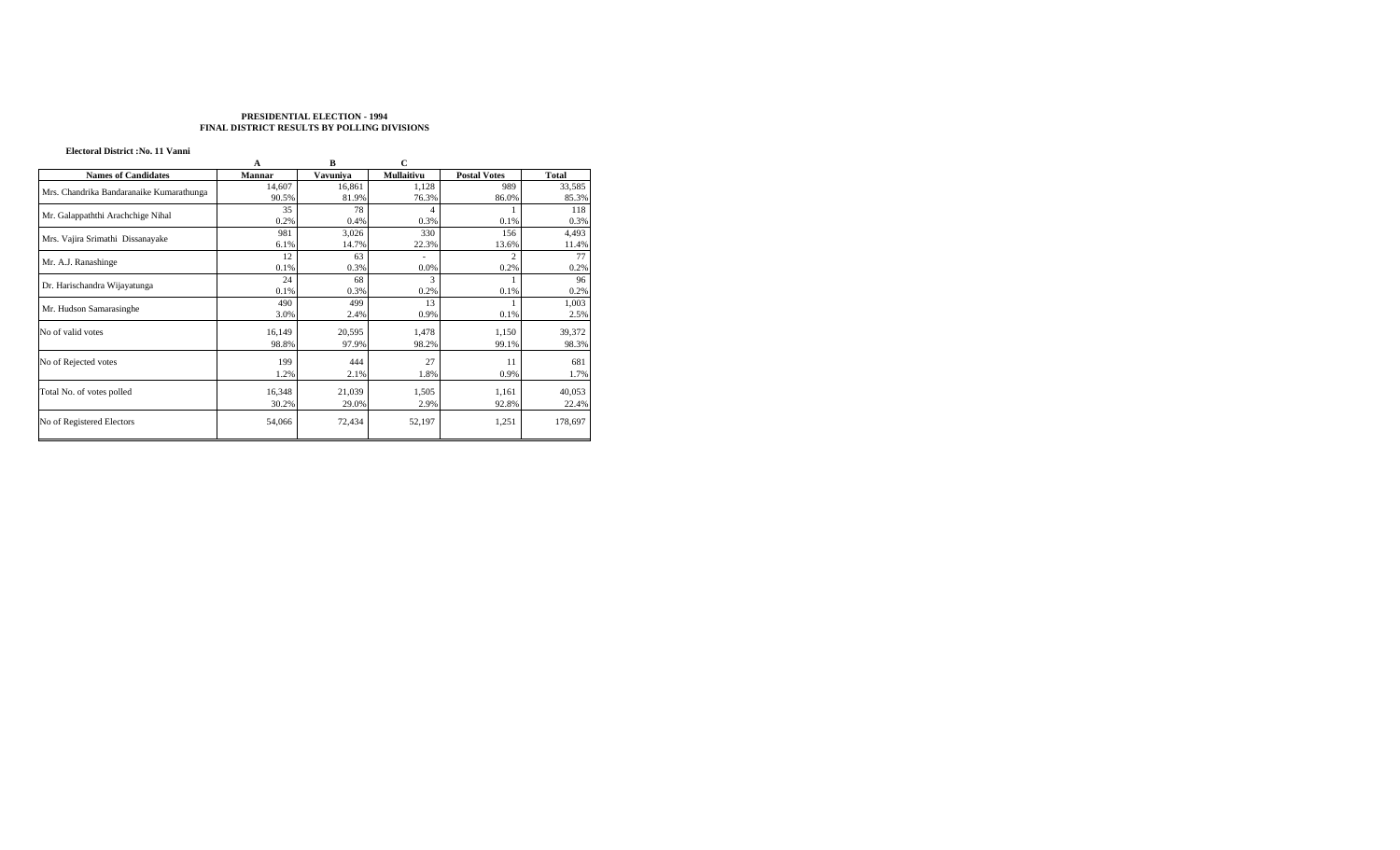# **Electoral District : No. 12 Batticaloa**

| Electoral District : No. 12 Batticaloa   |          |                   |             |                     |              |
|------------------------------------------|----------|-------------------|-------------|---------------------|--------------|
|                                          | A        | B                 | $\mathbf C$ |                     |              |
| <b>Names of Candidates</b>               | Kalkudah | <b>Batticaloa</b> | Paddiruppu  | <b>Postal Votes</b> | <b>Total</b> |
| Mrs. Chandrika Bandaranaike Kumarathunga | 41,821   | 59,814            | 40,489      | 2,601               | 144,725      |
|                                          | 87.4%    | 83.2%             | 94.2%       | 85.2%               | 87.3%        |
|                                          | 183      | 194               | 107         |                     | 484          |
| Mr. Galappaththi Arachchige Nihal        | 0.4%     | 0.3%              | 0.2%        | 0.0%                | 0.3%         |
|                                          | 3,930    | 9,812             | 631         | 439                 | 14,812       |
| Mrs. Vajira Srimathi Dissanayake         | 8.2%     | 13.6%             | 1.5%        | 14.4%               | 8.9%         |
|                                          | 77       | 239               | 59          | 6                   | 381          |
| Mr. A.J. Ranashinge                      | 0.2%     | 0.3%              | 0.1%        | 0.2%                | 0.2%         |
|                                          | 99       | 145               | 102         | 3                   | 349          |
| Dr. Harischandra Wijayatunga             | 0.2%     | 0.2%              | 0.2%        | 0.1%                | 0.2%         |
|                                          | 1,731    | 1,685             | 1,611       | 3                   | 5,028        |
| Mr. Hudson Samarasinghe                  | 3.6%     | 2.3%              | 3.7%        | 0.1%                | 3.0%         |
| No of valid votes                        | 47,841   | 71,887            | 42,999      | 3,052               | 165,779      |
|                                          | 98.5%    | 98.5%             | 98.1%       | 99.2%               | 98.4%        |
|                                          |          |                   |             |                     |              |
| No of Rejected votes                     | 730      | 1,061             | 848         | 25                  | 2,664        |
|                                          | 1.5%     | 1.5%              | 1.9%        | 0.8%                | 1.6%         |
| Total No. of votes polled                | 48,571   | 72,948            | 43,847      | 3,077               | 168,443      |
|                                          | 66.0%    | 58.9%             | 68.1%       | 96.0%               | 64.3%        |
|                                          |          |                   |             |                     |              |
| No of Registered Electors                | 73,640   | 123,893           | 64,365      | 3,204               | 261,898      |
|                                          |          |                   |             |                     |              |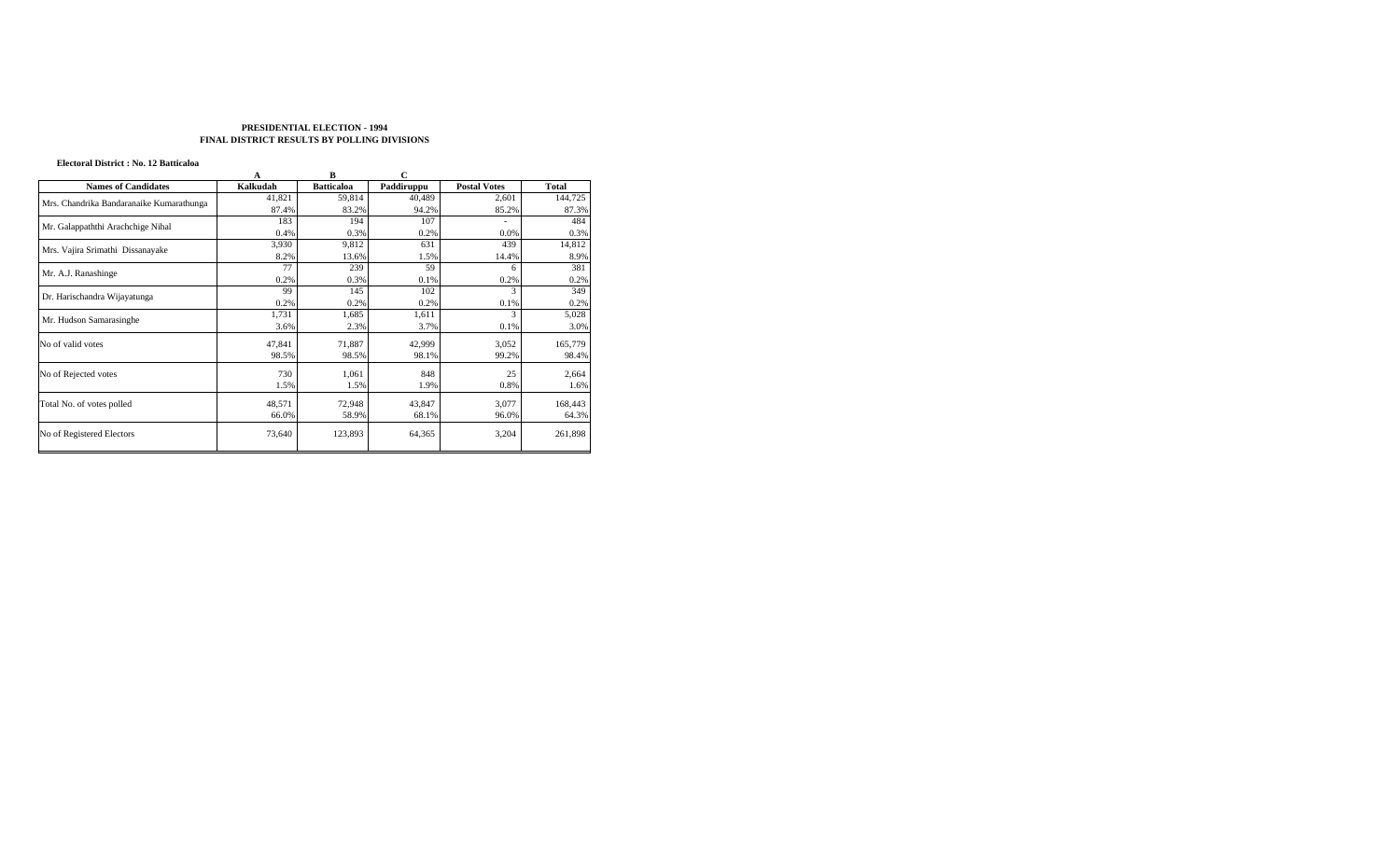# **Electoral District : No. 13 Digamadulla**

|                                          | A       | в            | С       | D        |                     |              |
|------------------------------------------|---------|--------------|---------|----------|---------------------|--------------|
| <b>Names of Candidates</b>               | Ampara  | Sammanthurai | Kalmuni | Pottuvil | <b>Postal Votes</b> | <b>Total</b> |
|                                          | 44,423  | 30,890       | 31,511  | 56,780   | 4,685               | 168,289      |
| Mrs. Chandrika Bandaranaike Kumarathunga | 55.1%   | 81.1%        | 86.3%   | 80.8%    | 66.3%               | 72.4%        |
| Mr. Galappaththi Arachchige Nihal        | 246     | 79           | 78      | 147      | 24                  | 574          |
|                                          | 0.3%    | 0.2%         | 0.2%    | 0.2%     | 0.3%                | 0.2%         |
| Mrs. Vajira Srimathi Dissanayake         | 34,832  | 6,056        | 4,092   | 11,774   | 2,320               | 59,074       |
|                                          | 43.2%   | 15.9%        | 11.2%   | 16.7%    | 32.8%               | 25.4%        |
| Mr. A.J. Ranashinge                      | 231     | 89           | 70      | 88       | 18                  | 496          |
|                                          | 0.3%    | 0.2%         | 0.2%    | 0.1%     | 0.3%                | 0.2%         |
| Dr. Harischandra Wijayatunga             | 236     | 50           | 58      | 114      | 13                  | 471          |
|                                          | 0.3%    | 0.1%         | 0.2%    | 0.2%     | 0.2%                | 0.2%         |
| Mr. Hudson Samarasinghe                  | 640     | 918          | 701     | 1,407    | 11                  | 3,677        |
|                                          | 0.8%    | 2.4%         | 1.9%    | 2.0%     | 0.2%                | 1.6%         |
| No of valid votes                        | 80,608  | 38,082       | 36,510  | 70,310   | 7,071               | 232,581      |
|                                          | 97.9%   | 98.8%        | 99.0%   | 98.7%    | 98.8%               | 98.5%        |
|                                          |         |              |         |          |                     |              |
| No of Rejected votes                     | 1,751   | 480          | 352     | 949      | 89                  | 3,621        |
|                                          | 2.1%    | 1.2%         | 1.0%    | 1.3%     | 1.2%                | 1.5%         |
| Total No. of votes polled                | 82,359  | 38,562       | 36,862  | 71,259   | 7,160               | 236,202      |
|                                          | 73.5%   | 74.2%        | 73.4%   | 72.9%    | 93.6%               | 75.7%        |
| No of Registered Electors                | 112,046 | 51,991       | 50,248  | 97,721   | 7,648               | 312,006      |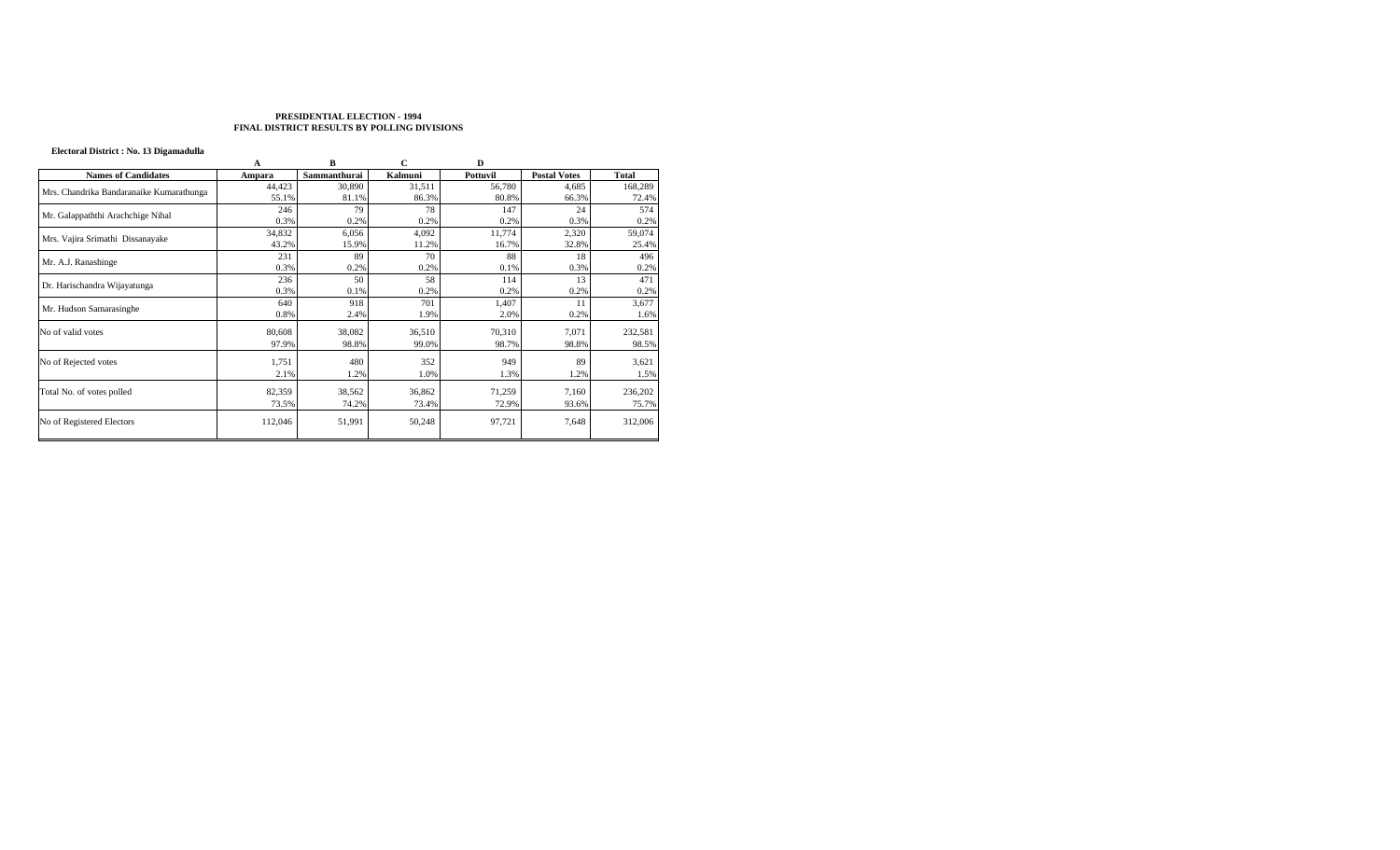# **Electoral District : No.14 Trincomalee**

|                                          | A               | B                  | C      |                     |              |
|------------------------------------------|-----------------|--------------------|--------|---------------------|--------------|
| <b>Names of Candidates</b>               | <b>Seruwila</b> | <b>Trincomalee</b> | Mutur  | <b>Postal Votes</b> | <b>Total</b> |
| Mrs. Chandrika Bandaranaike Kumarathunga | 20,621          | 28,900             | 25,721 | 2,701               | 77,943       |
|                                          | 62.5%           | 85.6%              | 67.4%  | 69.6%               | 71.6%        |
| Mr. Galappaththi Arachchige Nihal        | 111             | 85                 | 120    | 8                   | 324          |
|                                          | 0.3%            | 0.3%               | 0.3%   | 0.2%                | 0.3%         |
|                                          | 11,726          | 3,925              | 11,209 | 1,146               | 28,006       |
| Mrs. Vajira Srimathi Dissanayake         | 35.5%           | 11.6%              | 29.4%  | 29.5%               | 25.7%        |
|                                          | 60              | 51                 | 82     | $\overline{c}$      | 195          |
| Mr. A.J. Ranashinge                      | 0.2%            | 0.2%               | 0.2%   | 0.1%                | 0.2%         |
| Dr. Harischandra Wijayatunga             | 85              | 112                | 74     | 8                   | 279          |
|                                          | 0.3%            | 0.3%               | 0.2%   | 0.2%                | 0.3%         |
| Mr. Hudson Samarasinghe                  | 415             | 697                | 946    | 16                  | 2,074        |
|                                          | 1.3%            | 2.1%               | 2.5%   | 0.4%                | 1.9%         |
| No of valid votes                        | 33,018          | 33,770             | 38,152 | 3,881               | 108,821      |
|                                          | 98.1%           | 98.4%              | 98.7%  | 98.8%               | 98.4%        |
| No of Rejected votes                     | 640             | 545                | 495    | 46                  | 1,726        |
|                                          | 1.9%            | 1.6%               | 1.3%   | 1.2%                | 1.6%         |
|                                          |                 |                    |        |                     |              |
| Total No. of votes polled                | 33,658          | 34,315             | 38,647 | 3,927               | 110,547      |
|                                          | 61.6%           | 50.8%              | 62.4%  | 95.0%               | 60.1%        |
| No of Registered Electors                | 54,632          | 67,509             | 61,949 | 4,135               | 184,090      |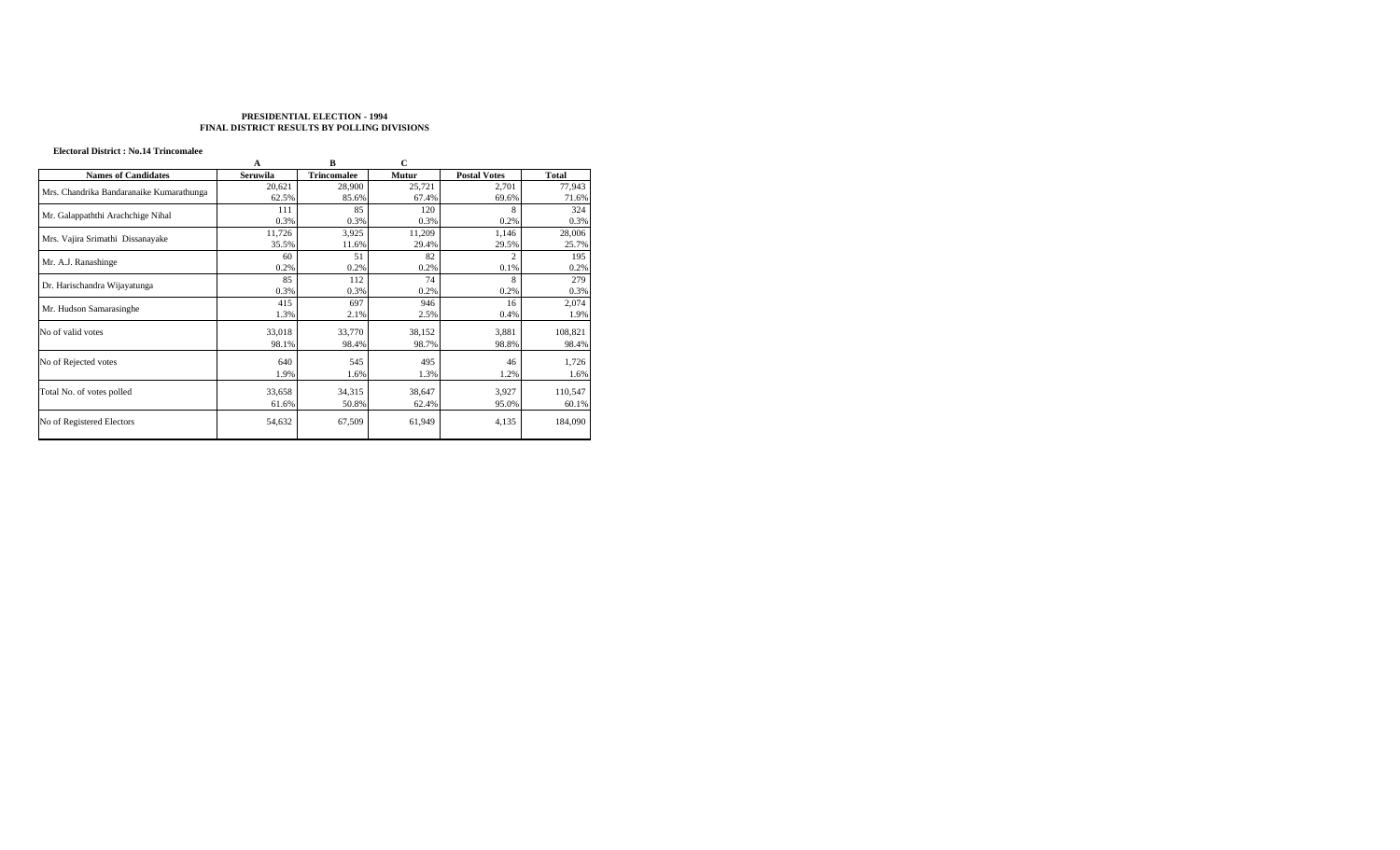# **Electoral District :No. 15 Kurunegala**

| Galgamuwa |                                   | Yapahuwa                                                  |                                    |                                                       | Panduwasnuwara                                   |                                    | Katugampola                                                      |        |                                               |                                                                                                                                                  |                                    |                                                                            |                                           |                                    | Total                                                                                               |
|-----------|-----------------------------------|-----------------------------------------------------------|------------------------------------|-------------------------------------------------------|--------------------------------------------------|------------------------------------|------------------------------------------------------------------|--------|-----------------------------------------------|--------------------------------------------------------------------------------------------------------------------------------------------------|------------------------------------|----------------------------------------------------------------------------|-------------------------------------------|------------------------------------|-----------------------------------------------------------------------------------------------------|
| 33,01     | 30,415                            | 33,582                                                    | 28,159                             | 25,612                                                | 23,158                                           | 27,377                             | 33,528                                                           |        | 30,516                                        | 23,447                                                                                                                                           | 24,685                             | 28,057                                                                     | 20,241                                    | 12,412                             | 403,838                                                                                             |
| 62.49     | 62.0%                             | 58.6%                                                     | 56.4%                              | 62.5%                                                 | 59.1%                                            | 57.2%                              | 63.0%                                                            |        | 58.9%                                         | 57.1%                                                                                                                                            | 58.4%                              | 61.7%                                                                      | 57.3%                                     | 60.2%                              | 59.4%                                                                                               |
| 176       | 164                               | 166                                                       | 148                                | 102                                                   | 109                                              | 105                                | 101                                                              | 104    | 112                                           | 96                                                                                                                                               |                                    | 135                                                                        | 171                                       | 62                                 | 1,842                                                                                               |
| 0.3%      | 0.3%                              | 0.3%                                                      | 0.3%                               | 0.2%                                                  | 0.3%                                             | 0.29                               | 0.2%                                                             |        | 0.2%                                          | 0.2%                                                                                                                                             | 0.2%                               | 0.3%                                                                       | 0.5%                                      | 0.3%                               | 0.3%                                                                                                |
| 19,033    | 17,932                            | 22,893                                                    | 20,880                             | 14,862                                                | 15,482                                           | 19,915                             | 19,095                                                           | 22,999 | 20,613                                        | 17.030                                                                                                                                           | 17,005                             | 16,635                                                                     | 14,374                                    | 7,992                              | 266,740                                                                                             |
| 36.0%     | 36.5%                             | 40.0%                                                     | 41.9%                              | 36.2%                                                 | 39.5%                                            | 41.6%                              | 35.9%                                                            |        | 39.8%                                         | 41.5%                                                                                                                                            | 40.2%                              | 36.6%                                                                      | 40.7%                                     | 38.8%                              | 39.2%                                                                                               |
| 130       | 117                               | 118                                                       | 121                                | 87                                                    | 103                                              | 103                                | 114                                                              |        | 151                                           | 108                                                                                                                                              | 151                                | 124                                                                        | 100                                       | 41                                 | 1,714                                                                                               |
| 0.2%      | 0.2%                              | 0.2%                                                      | 0.2%                               | 0.2%                                                  | 0.3%                                             | 0.29                               | 0.2%                                                             |        | 0.3%                                          | 0.3%                                                                                                                                             | 0.4%                               | 0.3%                                                                       | 0.3%                                      | 0.2%                               | 0.3%                                                                                                |
| 164       | 145                               | 157                                                       | 178                                | 118                                                   | 114                                              | 109                                | 152                                                              | 167    | 170                                           | 165                                                                                                                                              |                                    | 177                                                                        | 142                                       | 95                                 | 2,211                                                                                               |
| 0.3%      | 0.3%                              | 0.3%                                                      | 0.4%                               | 0.3%                                                  | 0.3%                                             | 0.29                               | 0.3%                                                             |        | 0.3%                                          | 0.4%                                                                                                                                             | 0.4%                               | 0.4%                                                                       | 0.4%                                      | 0.5%                               | 0.3%                                                                                                |
| 377       | 294                               | 367                                                       | 405                                | 231                                                   | 234                                              | 233                                | 224                                                              |        | 244                                           | 216                                                                                                                                              | 188                                | 348                                                                        | 322                                       | 21                                 | 3,999                                                                                               |
| 0.7%      | 0.6%                              | 0.6%                                                      | 0.8%                               | 0.6%                                                  | 0.6%                                             | 0.5%                               | 0.4%                                                             |        | 0.5%                                          | 0.5%                                                                                                                                             | 0.4%                               | 0.8%                                                                       | 0.9%                                      | 0.1%                               | 0.6%                                                                                                |
|           |                                   |                                                           |                                    |                                                       |                                                  |                                    |                                                                  |        |                                               |                                                                                                                                                  |                                    |                                                                            |                                           |                                    | 680,344                                                                                             |
|           |                                   |                                                           |                                    |                                                       |                                                  |                                    |                                                                  |        |                                               |                                                                                                                                                  |                                    |                                                                            |                                           |                                    | 98.5%                                                                                               |
|           |                                   |                                                           |                                    |                                                       |                                                  |                                    |                                                                  |        |                                               |                                                                                                                                                  |                                    |                                                                            |                                           |                                    |                                                                                                     |
| 858       | 834                               | 962                                                       | 919                                | 610                                                   | 515                                              | 467                                | 651                                                              | 773    | 738                                           | 647                                                                                                                                              | 682                                | 831                                                                        | 699                                       | 325                                | 10,511                                                                                              |
| .6%       | 1.7%                              | 1.7%                                                      | 1.8%                               | 1.5%                                                  | 1.3%                                             | 1.0%                               | 1.2%                                                             |        | 1.4%                                          | .6%                                                                                                                                              | 1.6%                               | 1.8%                                                                       | 1.9%                                      | 1.6%                               | 1.5%                                                                                                |
|           |                                   |                                                           |                                    |                                                       |                                                  |                                    |                                                                  |        |                                               |                                                                                                                                                  |                                    |                                                                            |                                           |                                    |                                                                                                     |
|           |                                   |                                                           |                                    |                                                       |                                                  |                                    |                                                                  |        |                                               |                                                                                                                                                  |                                    |                                                                            |                                           |                                    | 690,855                                                                                             |
|           |                                   |                                                           |                                    |                                                       |                                                  |                                    |                                                                  |        |                                               |                                                                                                                                                  |                                    |                                                                            |                                           |                                    | 78.8%                                                                                               |
| 69,872    | 64,434                            | 76,083                                                    | 67,182                             | 53,579                                                | 52,667                                           |                                    |                                                                  | 69,233 | 69,064                                        | 55,872                                                                                                                                           | 59,146                             | 60,627                                                                     | 49,109                                    | 22,228                             | 876,591                                                                                             |
|           |                                   |                                                           |                                    |                                                       |                                                  |                                    |                                                                  |        |                                               |                                                                                                                                                  |                                    |                                                                            |                                           |                                    |                                                                                                     |
|           | 52,891<br>98.4<br>53,749<br>76.9% | <b>Nikawerativa</b><br>49,067<br>98.3%<br>49.901<br>77.4% | 57,283<br>98.3%<br>58,245<br>76.6% | <b>Hirivala</b><br>49,891<br>98.2%<br>50,810<br>75.6% | Wariyapola<br>41,012<br>98.5%<br>41,622<br>77.7% | 39,200<br>98.7%<br>39,715<br>75.4% | <b>Bingiriya</b><br>47,842<br>99.0%<br>48,309<br>79.1%<br>61,107 | 78.5%  | 53,214<br>98.8%<br>53,865<br>54,122<br>68,616 | 29,638<br>55.6%<br>0.2%<br>43.1%<br>146<br>0.3%<br>0.3%<br>295<br>0.6%<br>53,349<br>51,806<br>98.6%<br>98.6%<br>1.4%<br>52,544<br>78.2%<br>76.1% | 41.062<br>98.4%<br>41,709<br>74.7% | Kuliyapitiya Dambadeniya Polgahawela<br>42,278<br>98.4%<br>42,960<br>72.6% | 158<br>45,476<br>98.2%<br>46,307<br>76.4% | 35,350<br>98.1%<br>36,049<br>73.4% | Kurunegala   Mawathagama Dodangaslanda<br><b>Postal Votes</b><br>20,623<br>98.4%<br>20,948<br>94.2% |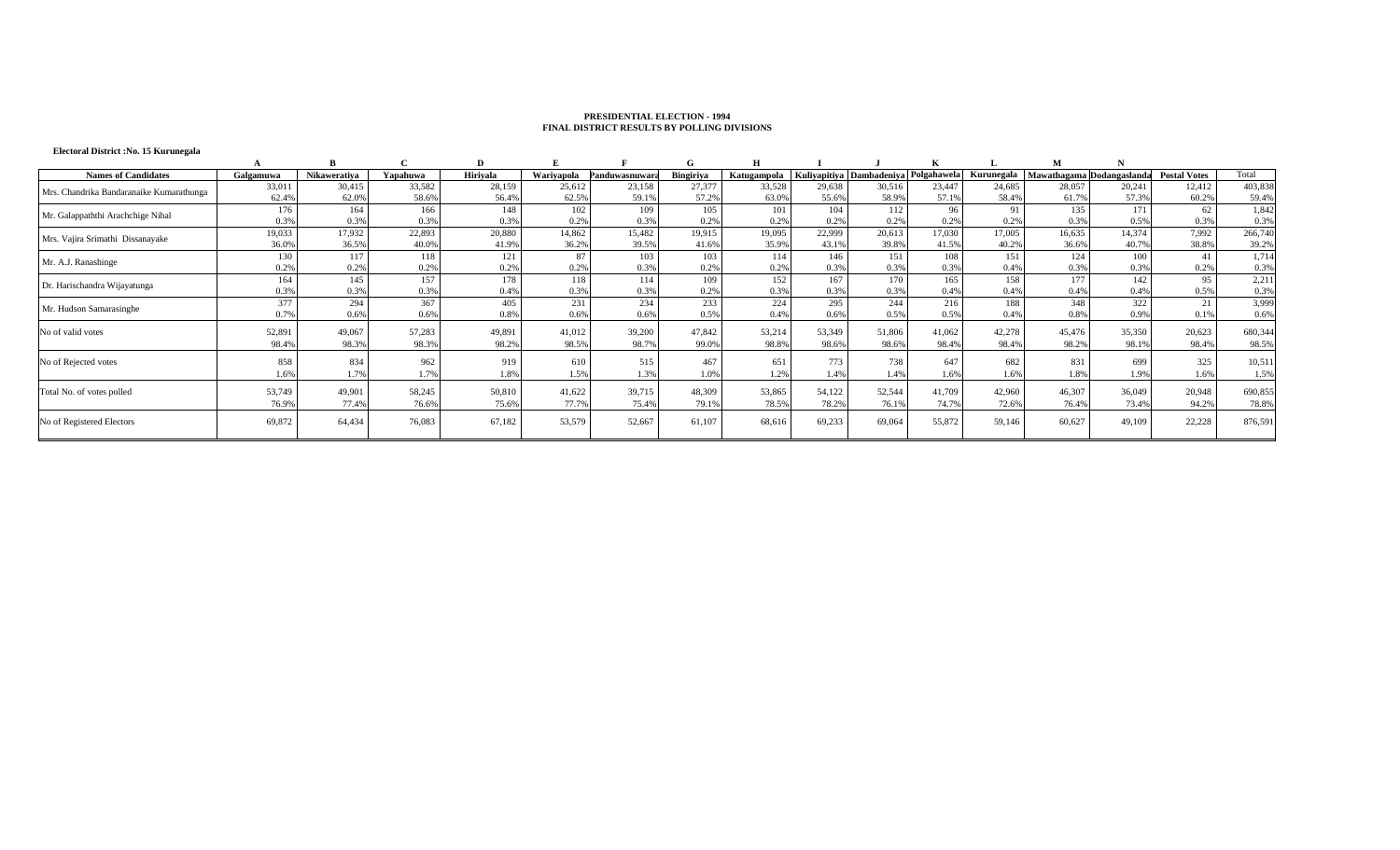# **Electoral District : No. 16 Puttalam**

|                                          |          | B         | С      | D          | E          |                     |              |
|------------------------------------------|----------|-----------|--------|------------|------------|---------------------|--------------|
| <b>Names of Candidates</b>               | Puttalam | Anamaduwa | Chilaw | Nattandiya | Wennappuwa | <b>Postal Votes</b> | <b>Total</b> |
| Mrs. Chandrika Bandaranaike Kumarathunga | 29,040   | 35,977    | 35,415 | 27,856     | 33,874     | 3,633               | 165,795      |
|                                          | 63.9%    | 65.7%     | 60.6%  | 61.9%      | 61.1%      | 65.3%               | 62.7%        |
| Mr. Galappaththi Arachchige Nihal        | 118      | 191       | 130    | 70         | 102        | 14                  | 625          |
|                                          | 0.3%     | 0.3%      | 0.2%   | 0.2%       | 0.2%       | 0.3%                | 0.2%         |
|                                          | 15,542   | 17,821    | 22,240 | 16,721     | 21,004     | 1,883               | 95,211       |
| Mrs. Vajira Srimathi Dissanayake         | 34.2%    | 32.5%     | 38.1%  | 37.2%      | 37.9%      | 33.8%               | 36.0%        |
| Mr. A.J. Ranashinge                      | 122      | 122       | 121    | 86         | 121        | 19                  | 591          |
|                                          | 0.3%     | 0.2%      | 0.2%   | 0.2%       | 0.2%       | 0.3%                | 0.2%         |
| Dr. Harischandra Wijayatunga             | 75       | 176       | 133    | 81         | 134        | 18                  | 617          |
|                                          | 0.2%     | 0.3%      | 0.2%   | 0.2%       | 0.2%       | 0.3%                | 0.2%         |
| Mr. Hudson Samarasinghe                  | 531      | 475       | 382    | 180        | 228        |                     | 1,796        |
|                                          | 1.2%     | 0.9%      | 0.7%   | 0.4%       | 0.4%       | 0.0%                | 0.7%         |
| No of valid votes                        | 45,428   | 54,762    | 58,421 | 44,994     | 55,463     | 5,567               | 264,635      |
|                                          | 97.8%    | 98.1%     | 98.4%  | 98.7%      | 98.2%      | 98.3%               | 98.3%        |
| No of Rejected votes                     | 1,043    | 1,045     | 936    | 576        | 994        | 95                  | 4,689        |
|                                          | 2.2%     | 1.9%      | 1.6%   | 1.3%       | 1.8%       | 1.7%                | 1.7%         |
|                                          |          |           |        |            |            |                     |              |
| Total No. of votes polled                | 46,471   | 55,807    | 59,357 | 45,570     | 56,457     | 5,662               | 269,324      |
|                                          | 63.0%    | 69.8%     | 71.5%  | 70.7%      | 71.5%      | 94.4%               | 70.8%        |
| No of Registered Electors                | 73,757   | 80,010    | 83,057 | 64,449     | 78,919     | 5,995               | 380,192      |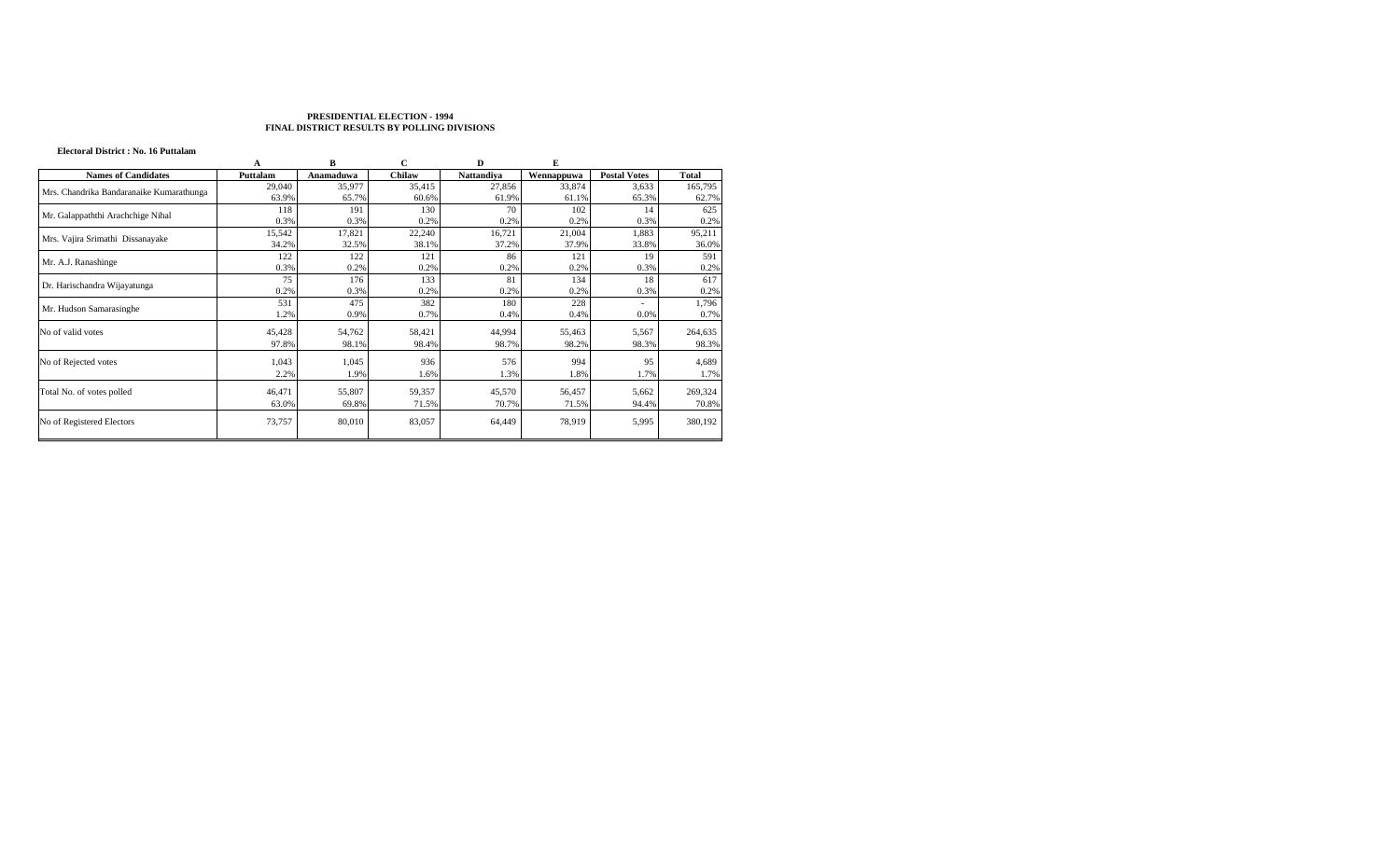# **Electoral District : No. 17 Anuradhapura**

|                                          |               | в            |        | D                                 |          |              | G               |                     |         |
|------------------------------------------|---------------|--------------|--------|-----------------------------------|----------|--------------|-----------------|---------------------|---------|
| <b>Names of Candidates</b>               | Medawachchiva | Horawupotana |        | Anuradhapura - E Anuradhapura - w | Kalawewa | Mihinthalaya | <b>Kekirawa</b> | <b>Postal Votes</b> | Total   |
| Mrs. Chandrika Bandaranaike Kumarathunga | 25,938        | 26,000       | 27,421 | 27,142                            | 42,661   | 19,935       | 23,583          | 7,466               | 200,146 |
|                                          | 64.9%         | 65.2%        | 62.8%  | 58.0%                             | 69.8%    | 64.3%        | 60.9%           | 63.8%               | 64.0%   |
| Mr. Galappaththi Arachchige Nihal        | 182           | 136          | 134    | 141                               | 258      | 97           | 95              | 40                  | 1,083   |
|                                          | 0.5%          | 0.3%         | 0.3%   | 0.3%                              | 0.4%     | 0.3%         | 0.2%            | 0.3%                | 0.3%    |
|                                          | 13,185        | 13,287       | 15,490 | 18,892                            | 17,331   | 10,541       | 14,517          | 4,099               | 107,342 |
| Mrs. Vajira Srimathi Dissanayake         | 33.0%         | 33.3%        | 35.5%  | 40.4%                             | 28.4%    | 34.0%        | 37.5%           | 35.0%               | 34.3%   |
| Mr. A.J. Ranashinge                      | 106           | 86           | 102    | 113                               | 112      | 66           | 75              | 18                  | 678     |
|                                          | 0.3%          | 0.2%         | 0.2%   | 0.2%                              | 0.2%     | 0.2%         | 0.2%            | 0.2%                | 0.2%    |
| Dr. Harischandra Wijayatunga             | 126           | 80           | 220    | 141                               | 191      | 86           | 110             | 60                  | 1,014   |
|                                          | 0.3%          | 0.2%         | 0.5%   | 0.3%                              | 0.3%     | 0.3%         | 0.3%            | 0.5%                | 0.3%    |
| Mr. Hudson Samarasinghe                  | 401           | 297          | 310    | 365                               | 547      | 267          | 324             | 23                  | 2,534   |
|                                          | 1.0%          | 0.7%         | 0.7%   | 0.8%                              | 0.9%     | 0.9%         | 0.8%            | 0.2%                | 0.8%    |
| No of valid votes                        | 39,938        | 39,886       | 43,677 | 46,794                            | 61,100   | 30,992       | 38,704          | 11,706              | 312,797 |
|                                          | 98.4%         | 98.6%        | 97.9%  | 97.7%                             | 97.9%    | 98.2%        | 98.0%           | 98.1%               | 98.1%   |
| No of Rejected votes                     | 667           | 581          | 943    | 1,115                             | 1,304    | 581          | 789             | 225                 | 6,205   |
|                                          | 1.6%          | 1.4%         | 2.1%   | 2.3%                              | 2.1%     | 1.8%         | 2.0%            | 1.9%                | 1.9%    |
|                                          |               |              |        |                                   |          |              |                 |                     |         |
| Total No. of votes polled                | 40,605        | 40,467       | 44,620 | 47,909                            | 62,404   | 31,573       | 39,493          | 11,931              | 319,002 |
|                                          | 72.8%         | 77.9%        | 71.9%  | 73.3%                             | 78.3%    | 76.8%        | 77.5%           | 90.8%               | 78.4%   |
| No of Registered Electors                | 55,792        | 51,975       | 62,048 | 65,367                            | 79,687   | 41,088       | 50,969          | 13,144              | 406,926 |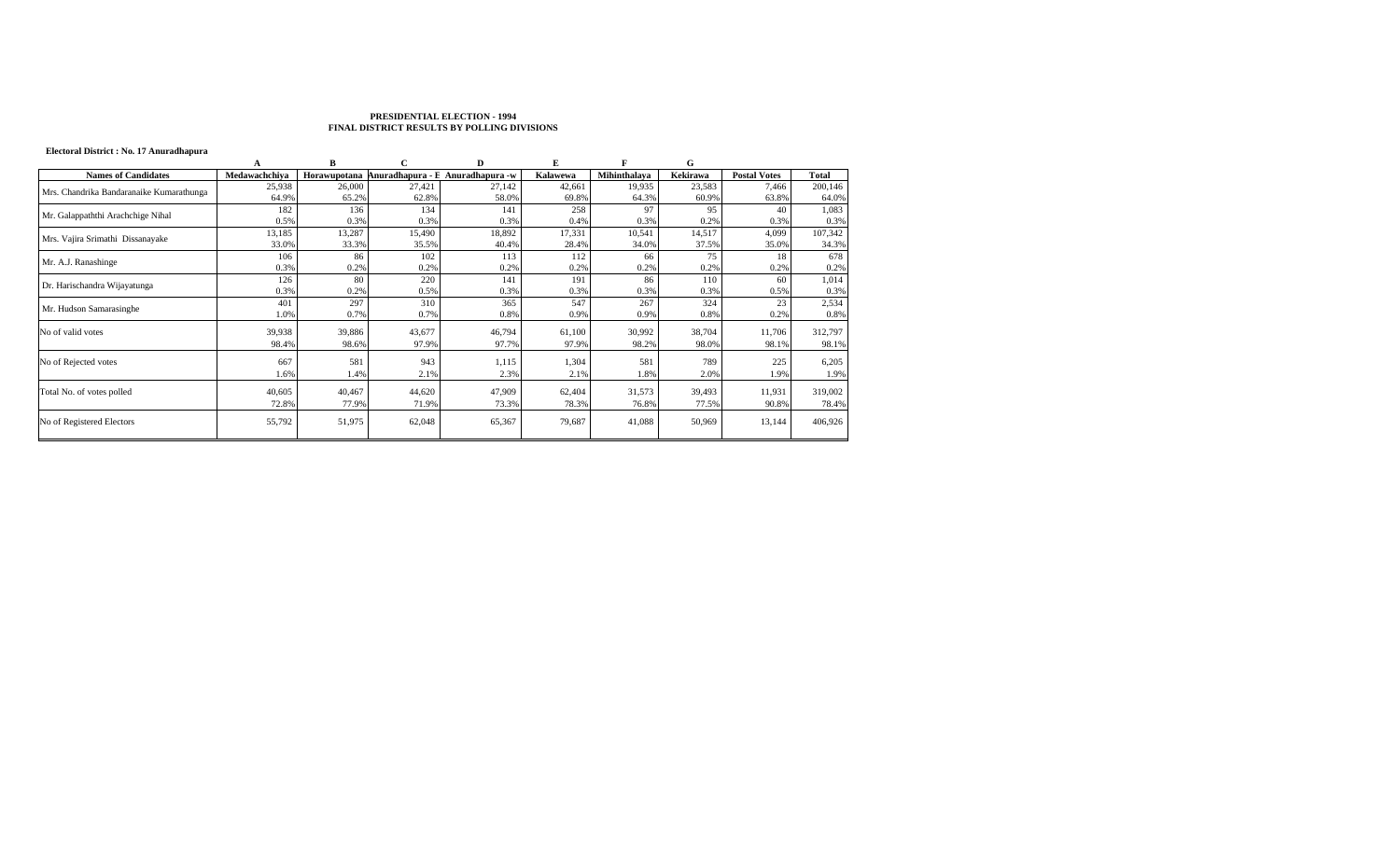#### **Electoral District : No. 18 Polonnaruwa**

|                                          | A                | B            | C           |                     |         |
|------------------------------------------|------------------|--------------|-------------|---------------------|---------|
| <b>Names of Candidates</b>               | <b>Minneriva</b> | Medirigiriya | Polonnaruwa | <b>Postal Votes</b> | Total   |
| Mrs. Chandrika Bandaranaike Kumarathunga | 25,779           | 23,977       | 36,865      | 2,286               | 88,907  |
|                                          | 62.1%            | 56.9%        | 58.4%       | 62.3%               | 59.1%   |
| Mr. Galappaththi Arachchige Nihal        | 169              | 111          | 173         | 16                  | 469     |
|                                          | 0.4%             | 0.3%         | 0.3%        | 0.4%                | 0.3%    |
|                                          | 15,079           | 17,588       | 25,284      | 1,336               | 59,287  |
| Mrs. Vajira Srimathi Dissanayake         | 36.3%            | 41.7%        | 40.0%       | 36.4%               | 39.4%   |
| Mr. A.J. Ranashinge                      | 64               | 67           | 118         | 9                   | 258     |
|                                          | 0.2%             | 0.2%         | 0.2%        | 0.2%                | 0.2%    |
| Dr. Harischandra Wijayatunga             | 134              | 112          | 169         | 13                  | 428     |
|                                          | 0.3%             | 0.3%         | 0.3%        | 0.4%                | 0.3%    |
| Mr. Hudson Samarasinghe                  | 279              | 313          | 527         |                     | 1,126   |
|                                          | 0.7%             | 0.7%         | 0.8%        | 0.2%                | 0.7%    |
| No of valid votes                        | 41,504           | 42,168       | 63,136      | 3,667               | 150,475 |
|                                          | 97.2%            | 97.8%        | 97.4%       | 97.8%               | 97.4%   |
| No of Rejected votes                     | 1,204            | 965          | 1,716       | 81                  | 3,966   |
|                                          | 2.8%             | 2.2%         | 2.6%        | 2.2%                | 2.0%    |
| Total No. of votes polled                | 42,708           | 43,133       | 64,852      | 3,748               | 154,441 |
|                                          | 74.4%            | 78.0%        | 74.1%       | 92.8%               | 77.1%   |
| No of Registered Electors                | 57,393           | 55,264       | 87,535      | 4,037               | 200,192 |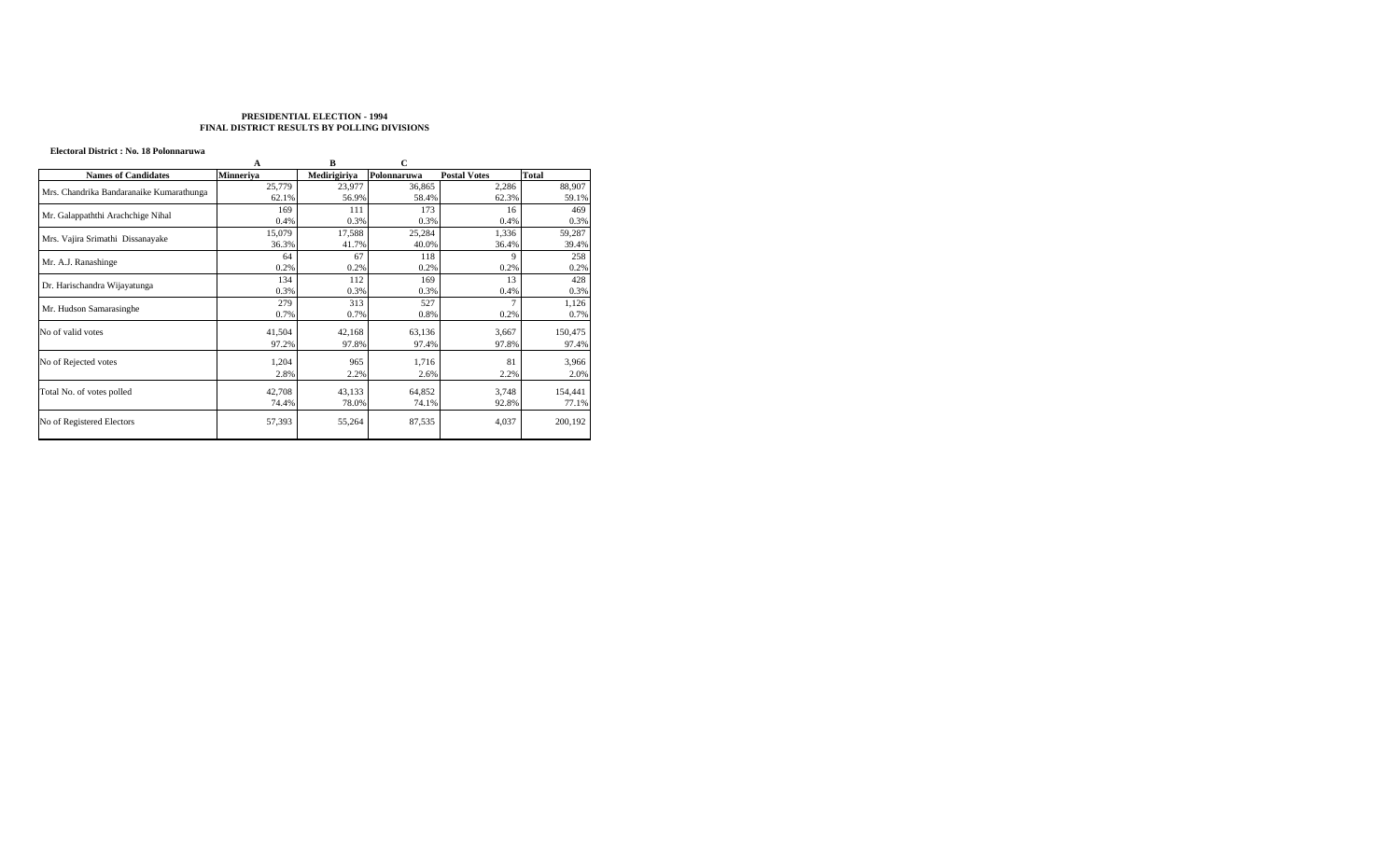|                                          |               | B        |         | D              | E          |                  | G        | н                  |          |                     |         |
|------------------------------------------|---------------|----------|---------|----------------|------------|------------------|----------|--------------------|----------|---------------------|---------|
| <b>Names of Candidates</b>               | Mahiyanganaya | Wivaluwa | Passara | <b>Badulla</b> | Hali - Ela | Jva - paranagam: | Welimada | <b>Bandarawela</b> | Haputale | <b>Postal Votes</b> | Total   |
| Mrs. Chandrika Bandaranaike Kumarathunga | 18,218        | 15,304   | 19,303  | 17,416         | 20,090     | 20,307           | 22,177   | 23,648             | 20,108   | 6,239               | 182,810 |
|                                          | 41.3%         | 55.7%    | 56.5%   | 61.7%          | 56.6%      | 54.8%            | 55.2%    | 59.5%              | 58.2%    | 64.2%               | 55.3%   |
| Mr. Galappaththi Arachchige Nihal        | 203           | 172      | 174     | 76             | 146        | 141              | 121      | 161                | 140      | 38                  | 1,372   |
|                                          | 0.5%          | 0.6%     | 0.5%    | 0.3%           | 0.4%       | 0.4%             | 0.3%     | 0.4%               | 0.4%     | 0.4%                | 0.4%    |
| Mrs. Vajira Srimathi Dissanayake         | 24,842        | 11,227   | 13,793  | 10,210         | 14,430     | 16,031           | 17,280   | 15,072             | 13,371   | 3,355               | 139,611 |
|                                          | 56.3%         | 40.8%    | 40.4%   | 36.2%          | 40.6%      | 43.2%            | 43.0%    | 37.9%              | 38.7%    | 34.5%               | 42.2%   |
| Mr. A.J. Ranashinge                      | 213           | 183      | 167     | 104            | 153        | 129              | 126      | 152                | 140      | 20                  | 1,387   |
|                                          | 0.5%          | 0.7%     | 0.5%    | 0.4%           | 0.4%       | 0.3%             | 0.3%     | 0.4%               | 0.4%     | 0.2%                | 0.4%    |
| Dr. Harischandra Wijayatunga             | 213           | 145      | 176     | 182            | 212        | 134              | 164      | 236                | 221      | 62                  | 1,745   |
|                                          | 0.5%          | 0.5%     | 0.5%    | 0.6%           | 0.6%       | 0.4%             | 0.4%     | 0.6%               | 0.6%     | 0.6%                | 0.5%    |
| Mr. Hudson Samarasinghe                  | 446           | 456      | 556     | 255            | 491        | 335              | 284      | 464                | 551      |                     | 3,847   |
|                                          | 1.0%          | .7%      | 1.6%    | 0.9%           | 1.4%       | 0.9%             | 0.7%     | 1.2%               | 1.6%     | 0.1%                | 1.2%    |
| No of valid votes                        | 44,135        | 27,487   | 34,169  | 28,243         | 35,522     | 37,077           | 40,152   | 39,733             | 34,531   | 9,723               | 330,772 |
|                                          | 97.1%         | 96.5%    | 94.8%   | 96.7%          | 95.0%      | 96.7%            | 96.4%    | 95.2%              | 94.1%    | 98.4%               | 95.9%   |
| No of Rejected votes                     | 1,302         | 1,002    | 1,873   | 958            | 1,861      | 1,267            | 1,482    | 2,003              | 2,182    | 163                 | 14,093  |
|                                          | 2.9%          | 3.5%     | 5.2%    | 3.3%           | 5.0%       | 3.3%             | 3.6%     | 4.8%               | 5.9%     | 1.6%                | 4.1%    |
| Total No. of votes polled                | 45,437        | 28,489   | 36,042  | 29,201         | 37,383     | 38,344           | 41,634   | 41,736             | 36,713   | 9,886               | 344,865 |
|                                          | 78.0%         | 78.4%    | 78.7%   | 72.9%          | 76.6%      | 81.4%            | 77.6%    | 74.0%              | 75.1%    | 93.6%               | 79.2%   |
| No of Registered Electors                | 58,235        | 36,342   | 45,788  | 40.039         | 48,807     | 47,127           | 53,643   | 56,426             | 48,853   | 10,557              | 435,260 |

**Electoral District : No. 19 Badulla**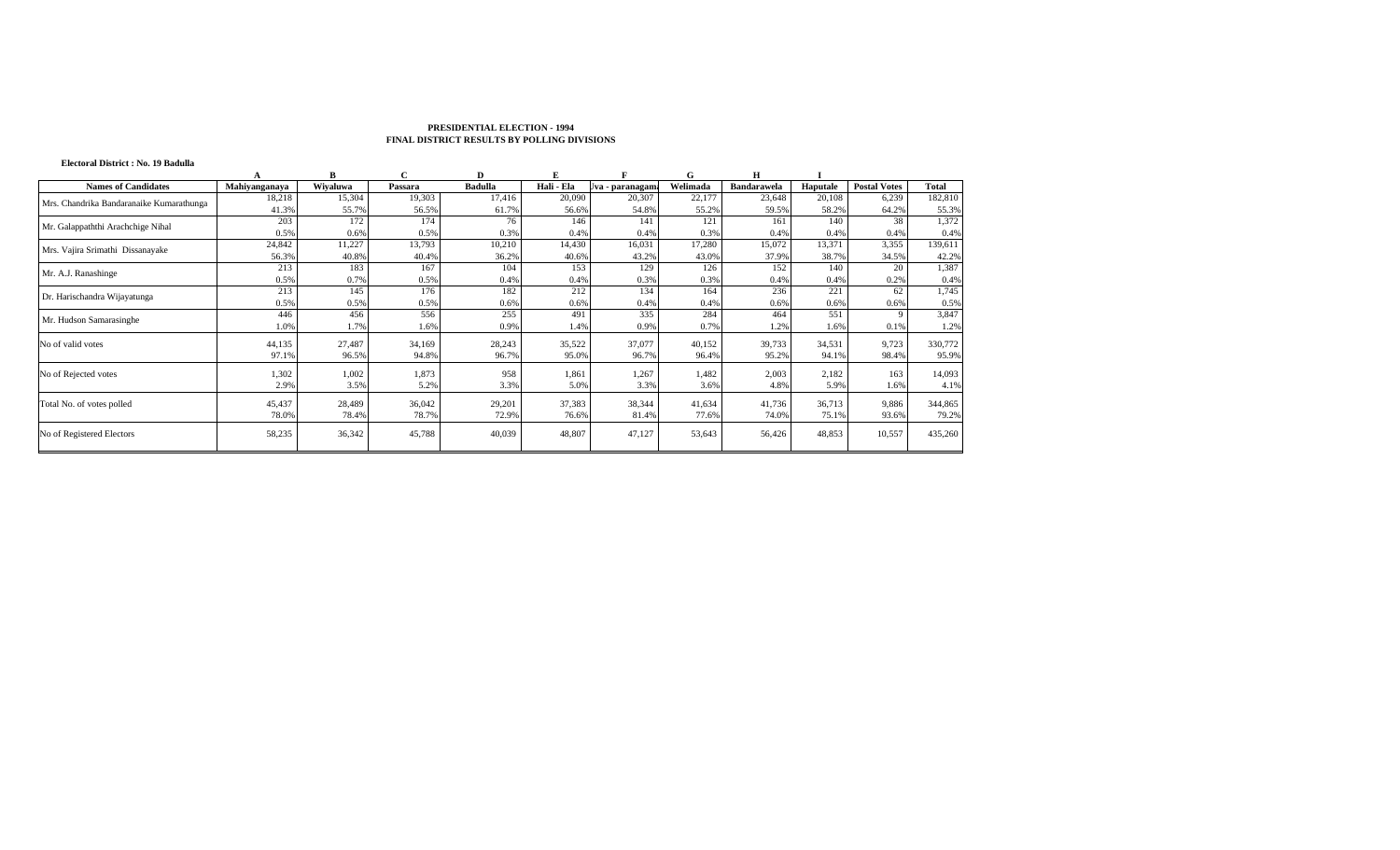# **Electoral District : No. 20 Moneragala**

|                                          | A             | B          | $\mathbf C$ |                     |              |
|------------------------------------------|---------------|------------|-------------|---------------------|--------------|
| <b>Names of Candidates</b>               | <b>Bibile</b> | Moneragala | Wellawaya   | <b>Postal Votes</b> | <b>Total</b> |
| Mrs. Chandrika Bandaranaike Kumarathunga | 24,271        | 31,950     | 38,050      | 2,349               | 96,620       |
|                                          | 61.5%         | 65.1%      | 62.8%       | 64.0%               | 63.2%        |
| Mr. Galappaththi Arachchige Nihal        | 246           | 261        | 295         | 22                  | 824          |
|                                          | 0.6%          | 0.5%       | 0.5%        | 0.6%                | 0.5%         |
|                                          | 13,867        | 15,801     | 21,090      | 1,268               | 52,026       |
| Mrs. Vajira Srimathi Dissanayake         | 35.1%         | 32.2%      | 34.8%       | 34.5%               | 34.0%        |
| Mr. A.J. Ranashinge                      | 200           | 175        | 174         |                     | 556          |
|                                          | 0.5%          | 0.4%       | 0.3%        | 0.2%                | 0.4%         |
|                                          | 209           | 234        | 414         | 20                  | 877          |
| Dr. Harischandra Wijayatunga             | 0.5%          | 0.5%       | 0.7%        | 0.5%                | 0.6%         |
|                                          | 674           | 687        | 600         | 5                   | 1,966        |
| Mr. Hudson Samarasinghe                  | 1.7%          | 1.4%       | 1.0%        | 0.1%                | 1.3%         |
| No of valid votes                        | 39,467        | 49,108     | 60,623      | 3,671               | 152,869      |
|                                          | 97.7%         | 97.1%      | 97.5%       | 98.9%               | 97.5%        |
| No of Rejected votes                     | 928           | 1,456      | 1,553       | 40                  | 3,977        |
|                                          | 2.3%          | 2.9%       | 2.5%        | 1.1%                | 2.5%         |
| Total No. of votes polled                | 40,395        | 50,564     | 62,176      | 3,711               | 156,846      |
|                                          | 79.4%         | 78.7%      | 73.7%       | 93.5%               | 78.7%        |
| No of Registered Electors                | 50,852        | 64,229     | 84,310      | 3,968               | 199,391      |
|                                          |               |            |             |                     |              |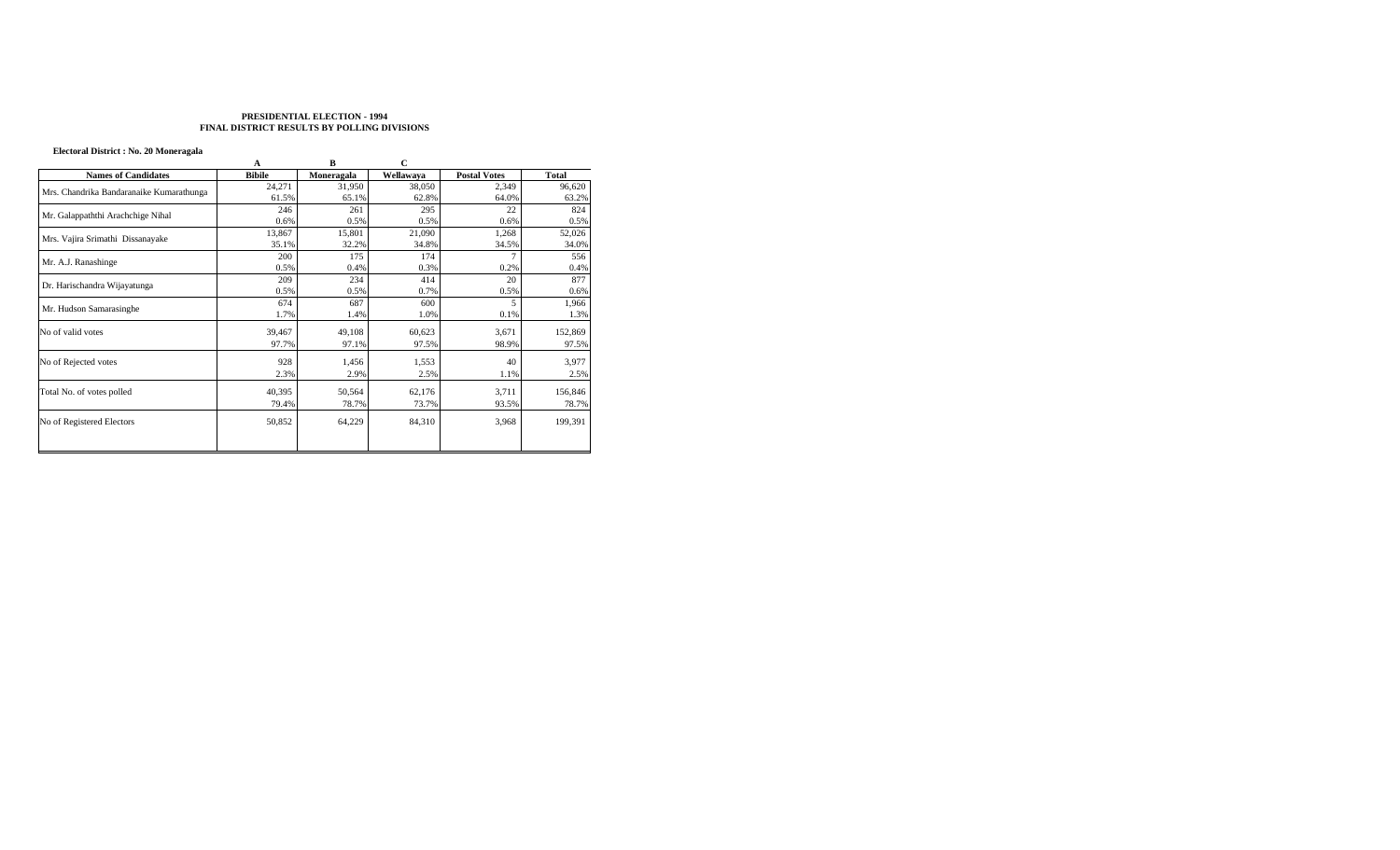# **Electoral District : No. 21 Ratnapura**

|                                          |             |           |            | D         |         |            | G        | Н       |                     |         |
|------------------------------------------|-------------|-----------|------------|-----------|---------|------------|----------|---------|---------------------|---------|
| <b>Names of Candidates</b>               | Eheliyagada | Ratnapura | Pelmadulla | Balangoda | Rakwana | Nivitigala | Kalawana | Kolonna | <b>Postal Votes</b> | Total   |
| Mrs. Chandrika Bandaranaike Kumarathunga | 32,647      | 38,221    | 24,076     | 32,501    | 27,997  | 31,980     | 19,993   | 44,641  | 5,209               | 257,265 |
|                                          | 60.5%       | 58.8%     | 53.6%      | 56.6%     | 51.7%   | 58.0%      | 57.2%    | 65.0%   | 61.5%               | 58.1%   |
| Mr. Galappaththi Arachchige Nihal        | 104         | 141       | 118        | 195       | 154     | 152        | 82       | 312     | 21                  | 1,279   |
|                                          | 0.2%        | 0.2%      | 0.3%       | 0.3%      | 0.3%    | 0.3%       | 0.2%     | 0.5%    | 0.2%                | 0.3%    |
| Mrs. Vajira Srimathi Dissanayake         | 20,589      | 25,858    | 19,994     | 23,943    | 25,338  | 22,172     | 14,434   | 22,425  | 3,171               | 177,924 |
|                                          | 38.1%       | 39.8%     | 44.5%      | 41.7%     | 46.6%   | 40.2%      | 41.3%    | 32.6%   | 37.4%               | 40.2%   |
| Mr. A.J. Ranashinge                      | 125         | 162       | 138        | 154       | 189     | 141        | 87       | 222     | 17                  | 1,235   |
|                                          | 0.2%        | 0.2%      | 0.3%       | 0.3%      | 0.3%    | 0.3%       | 0.2%     | 0.3%    | 0.2%                | 0.3%    |
| Dr. Harischandra Wijayatunga             | 166         | 225       | 172        | 257       | 253     | 202        | 93       | 465     | 44                  | 1,877   |
|                                          | 0.3%        | 0.3%      | 0.4%       | 0.4%      | 0.5%    | 0.4%       | 0.3%     | 0.7%    | 0.5%                | 0.4%    |
| Mr. Hudson Samarasinghe                  | 366         | 435       | 405        | 353       | 453     | 531        | 234      | 666     |                     | 3,451   |
|                                          | 0.7%        | 0.7%      | 0.9%       | 0.6%      | 0.8%    | 1.0%       | 0.7%     | 1.0%    | 0.1%                | 0.8%    |
| No of valid votes                        | 53,997      | 65,042    | 44,903     | 57,403    | 54,384  | 55,178     | 34,923   | 68,731  | 8,470               | 443,031 |
|                                          | 98.7%       | 98.5%     | 98.0%      | 97.8%     | 98.1%   | 98.5%      | 98.7%    | 98.2%   | 98.9%               | 98.3%   |
| No of Rejected votes                     | 705         | 996       | 906        | 1,277     | 1,057   | 836        | 469      | 1,252   | 97                  | 7,595   |
|                                          | 1.3%        | 1.5%      | 2.0%       | 2.2%      | 1.9%    | 1.5%       | 1.3%     | 1.8%    | 1.1%                | 1.7%    |
| Total No. of votes polled                |             |           |            |           |         |            |          |         |                     |         |
|                                          | 54,702      | 66,038    | 45,809     | 58,680    | 55,441  | 56,014     | 35,392   | 69,983  | 8,567               | 450,626 |
|                                          | 76.4%       | 79.1%     | 80.9%      | 80.2%     | 79.5%   | 83.7%      | 81.8%    | 77.8%   | 96.3%               | 81.3%   |
| No of Registered Electors                | 71,614      | 83,492    | 56,593     | 73,136    | 69,702  | 66,888     | 43,279   | 89,903  | 8,899               | 554,607 |